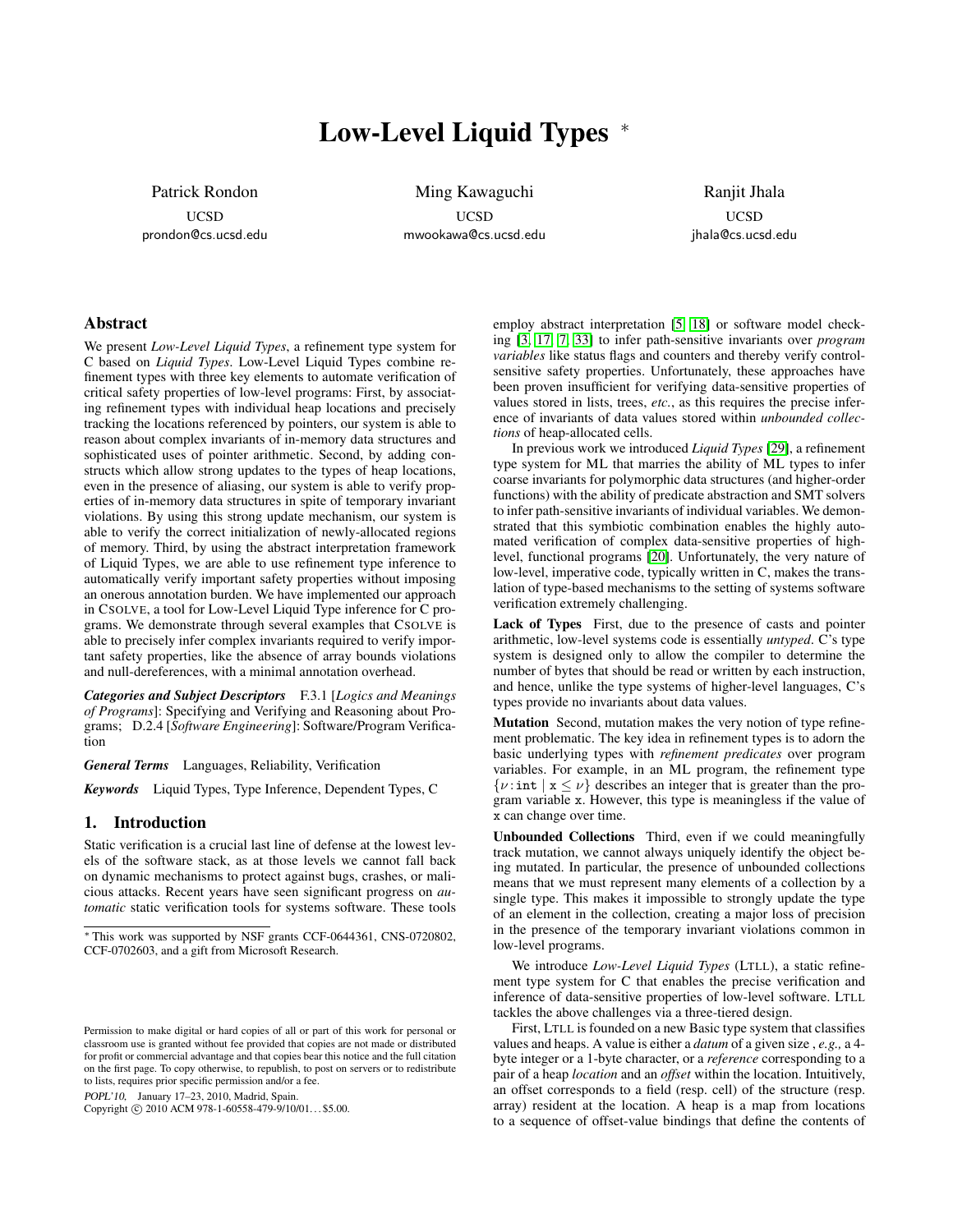the given location. By precisely tracking arithmetic on offsets, Basic types provide coarse invariants about the basic shapes of data values.

Second, each Basic type is refined with a predicate that captures precise properties of the values defined by the type. LTLL makes a clear separation between immutable state, which is tracked using a traditional type environment, and mutable state, which is tracked in a flow-sensitive heap. We ensure soundness by restricting the refinements to *pure* predicates that refer only to immutable values. Of course, in C all entities are mutable. We recover precision for stack-allocated variables by first carrying out an SSA renaming, which creates different (immutable) versions for the variables at different program points.

Third, we recover precision for heap-allocated locations by using the Basic type information to strongly update the types of the heap's contents on writes through pointers. Since such strong updates are unsound when several physical heap locations are represented by a single type, LTLL distinguishes between *abstract* locations which summarize a collection of physical memory locations and *concrete* locations which describe exactly one physical memory location. LTLL enables strong updates by enforcing the requirement that all pointer reads and writes are to concrete locations, and by employing two mechanisms, inspired by version control systems, to account for aliasing: *unfold*, which "checks out" a concrete reference to a particular location from the set described by an abstract location, and its dual, *fold*, which "commits" the changes made to the particular location back into the abstract location after ensuring that the particular location satisfies the invariants of the abstract location. Together, the automatically-inserted fold and unfold annotations ensure that the invariants for an abstract location soundly apply to *all* the elements that correspond to that location, while simultaneously allowing strong updates. This is crucial, as strong updates are essential for both establishing and tolerating temporary violations of the invariants that are ubiquitous in lowlevel code.

Finally, LTLL uses the abstract interpretation framework of Liquid Types to permit automatic inference of the refinements. The typing rules directly correspond to an algorithm that generates a system of subtyping constraints over templates containing variables that stand for the unknown refinements. These constraints reduce to a system of logical implication constraints that are solved via predicate abstraction in order to yield the refinement types, and hence precise invariants, for different program elements.

To demonstrate the utility of LTLL, we have implemented it in CSOLVE, a prototype static verifier for C. CSOLVE takes as input a C program and a set of logical predicates and returns as output the inferred dependent types of local variables and heap contents along with a report of any type errors that occurred. Through a set of challenging case studies, we show how the combination of types and predicate abstraction enables the precise, path-sensitive verification and inference of control-sensitive properties of individual variables *and* data-sensitive properties of aggregate structures.

## <span id="page-1-0"></span>2. Overview

We start with a high-level overview of Low-Level Liquid Types, and then, via a sequence of examples, we illustrate how they enable the precise static verification and inference of program invariants in the presence of challenging low-level programming constructs, including pointer arithmetic, memory allocation, temporary invariant violations, aliasing and data structures.

Basic Types Our system is based on a new Basic type system for C where every program variable is either a *basic data value* of some size, *e.g.,* a 4-byte integer denoted by int, or a *reference* comprising a *location* and an *index* within the location denoted by

ref( $\ell$ , *i*), where  $\ell$  is the location and *i* the index within the location. An index is either a natural number  $n$ , which is a singleton offset used to model pointers to specific fields of a structure, or of the form  $n^{+m}$ , which is a sequence of offsets  $\{n+lm\}_{l=0}^{\infty}$  used to model pointers into an array of items of size  $m$  that starts at offset  $n$ . Thus,  $\text{ref}(\ell, 4)$  is a (possibly null) pointer that refers to a location  $\ell$  at (field) offset 4, while  $\text{ref}(\ell, 0^{\bar{+}4})$  is a (possibly null) pointer that refers to a location within an array of 4-byte integers.

Basic Heaps To ensure the soundness of types in the presence of mutation, our representation of program state is partitioned into an *environment*, which is a standard sequence of type bindings for *immutable* variables, and a *heap*, which is a mapping from locations  $\ell$  to a set of index-type pairs that describe the contents of the location, called a *block*. For example, the heap

$$
\begin{array}{l} \ell^1 \mapsto 0 \colon \mathbf{int}, 4 \colon \mathbf{int} \\ \ell^2 \mapsto 0^{+1} \colon \mathbf{char} \end{array}
$$

has two locations. The first,  $\ell^1$ , contains a structure with two integer fields (at offsets 0 and 4 respectively). The second,  $\ell^2$ , contains an array of one-byte characters (denoted char).

Refinement Types and Heaps In our system, program invariants are captured via *refinement types* [\[25,](#page-12-8) [14,](#page-12-9) [4,](#page-12-10) [29\]](#page-12-6) denoted by  $\{v : \tau \mid e\}$  where  $\tau$  is the Basic type being refined,  $\nu$  is a special *value variable* that denotes the value being described, and e is the *refinement predicate*, a Boolean-valued expression containing the value variable. Intuitively, the refinement type describes the set of values c of the Basic type  $\tau$  such that the predicate  $e[c/\nu]$  evaluates to true. Thus,  $\{\nu : \text{int} \mid 0 \leq \nu\}$  describes the set of non-negative integers, and  $\{\nu : \text{ref}(\ell, 0) \mid \nu \neq 0\}$  describes the set of non-null references to a location  $\ell$  at offset 0. A *refinement heap* is a heap where each location is mapped to a sequence of offset-refinementtype pairs. For example,  $\ell_1 \mapsto 0$ : { $\nu$ : int  $| 0 \lt \nu$ } is a heap with a location  $\ell_1$  which contains a non-negative integer at offset 0.

Liquid Types A *logical qualifier* is a Boolean-valued expression over the program variables, the value variable  $\nu$ , and a placeholder variable  $\star$ . We say that a qualifier q matches the qualifier q' if replacing some subset of the free variables in q with  $\star$  yields q'. For example, the qualifier  $\nu \leq x + y$  matches the qualifier  $\nu \leq x + \star$ . We write  $\mathbb{Q}^*$  for the set of all qualifiers not containing  $\star$  that match some qualifier in  $\mathbb{O}$ . In the rest of this section, let  $\mathbb{O}$  be the set

$$
\{0 \le \nu, \nu = \star + \star, \nu = BS(\nu),
$$
  
 
$$
BS(\nu) = BS(\star), BE(\nu) = BS(\nu) + \star\}
$$

The terms  $BS(\cdot)$  and  $BE(\cdot)$  are uninterpreted function applications denoting the start and end addresses of memory blocks; we will explain these shortly. A *liquid type* over Q (abbreviated to just liquid type) is a refinement type where the refinement predicates are conjunctions of qualifiers from  $\mathbb{Q}^*$ . Our system enables inference by requiring that the certain entities, *e.g.,* loop-modified variables, functions and blocks in aggregate structures, have liquid types.

#### 2.1 Local Invariants

We begin by showing how our system uses *local* refinements for individual program variables to verify the safety of the pointer dereferences in the make string function shown in Figure [1.](#page-2-0) The function takes an integer parameter n, allocates a new block of memory of size n, iterates over the block using str to initialize it, and returns a reference, res, to the block.

Basic Types First, we describe the Basic types computed for each variable. The function calls malloc to create a new heap location  $\ell^1$  and returns a pointer to the location with offset 0. Thus, res gets the Basic type  $\texttt{ref}(\ell^1,0)$ . str is initialized with res but is updated inside the loop with an increment of 1. Hence, it gets assigned the Basic type  $\mathbf{ref}(\ell^1, 0^{+1})$ . The loop index i gets the Basic type int.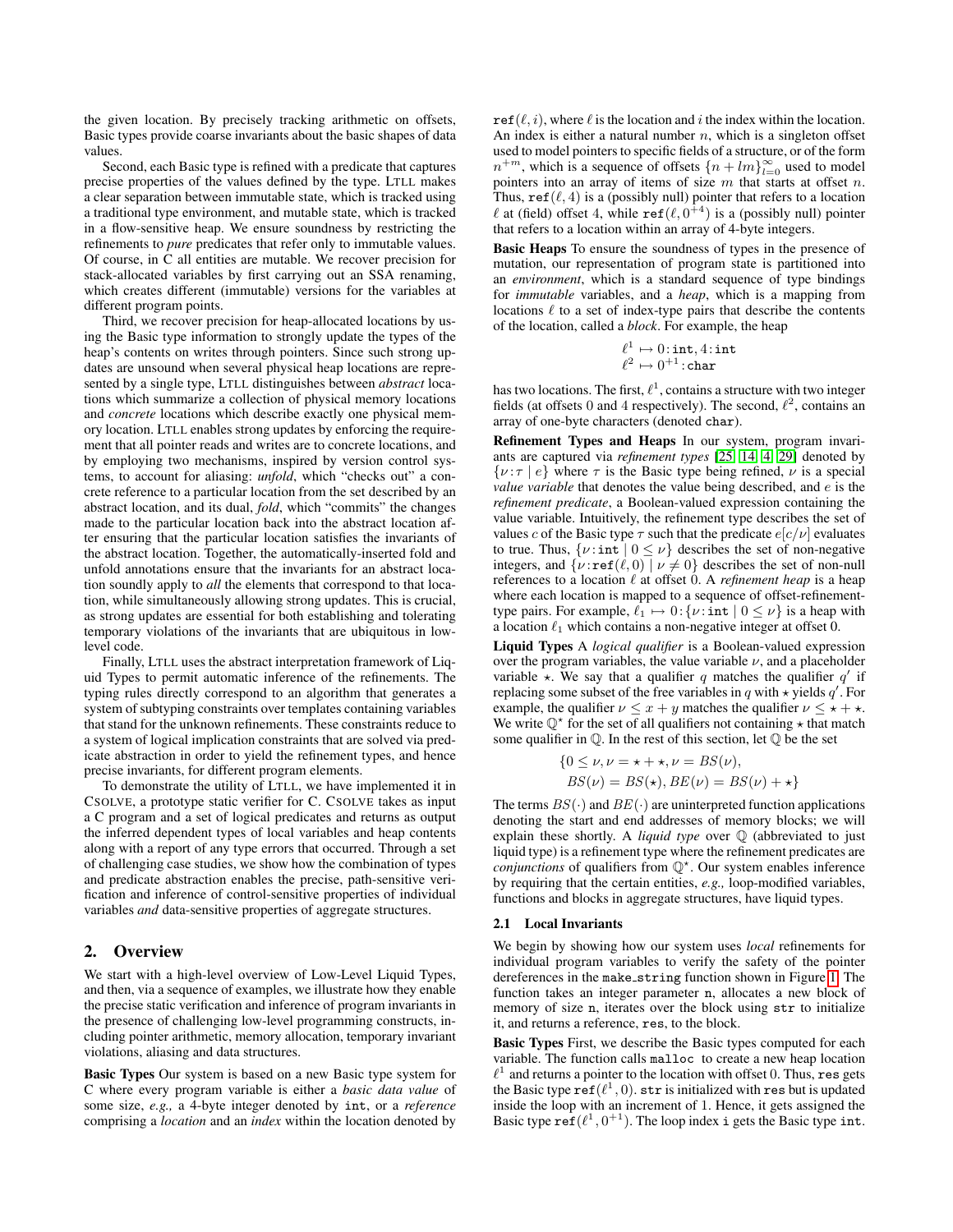```
char *make_string(int n) {
   char *res;
   char *str;
1: if (n < 0) return NULL;
2: res = (char *)malloc(n*sizeof(char));
3: str = res;
4: for(int i = 0; i < n; i++) {
5: *str++ = ?\0;
  }
6: return res;
}
                                                typedef struct {
                                                  int len;
                                                  char *str;
                                                } string;
                                                string *new_string(int n, char c){
                                                   string *s;
                                                   char *str;
                                                0: if (n < 0) return NULL;
                                                1: s = (string *)malloc(sizeof(string));
                                                2: s->len = n;
                                                3: str = make_string(n);4: s->str = str;
                                                5: init_string(s,c);
                                                   return s;
                                                }
                                                void init_string(string *s, char c){
                                                  for (int i = 0; i < s->len; i++) {
                                                    s->str[i] = c;
                                                  }
                                                }
                                                                                               typedef struct _slist {
                                                                                                  struct _slist *next;
                                                                                                  string *s;
                                                                                                } slist;
                                                                                                slist *new_strings(int n) {
                                                                                                   string *s;
                                                                                                   slist *sl, *t;
                                                                                                1: s1 = NULL:
                                                                                                2: for (int i = 1; i < n; i++) {
                                                                                                3: s = (string *) \text{malloc}(sizeof(string));<br>4: s = \text{alen} = i:
                                                                                                    s->len = i:
                                                                                                5: s->str = make_string(i);
                                                                                                6: t = (slist * )\text{malloc}(sizeof(slist));7: t->s = s<br>8: t->nextt-\text{short} = s9: s1 = t;
                                                                                                  }
                                                                                                  return sl;
                                                                                                }
```
<span id="page-2-0"></span>Figure 1. Example: make string

<span id="page-2-2"></span>Figure 2. Example: new string

<span id="page-2-4"></span>Figure 3. Example: new strings

Pointer Allocation and Arithmetic To specify when it is safe to dereference a pointer, we refine the output type of malloc so that it contains information about the size of the allocated block. In particular, in our system malloc returns a value of type

$$
\{\nu\!:\mathtt{ref}(\ell,0)\mid \mathit{BLen}(\nu,\mathtt{n})\}
$$

where n is the size argument passed to malloc and BLen is the following *block length predicate*:

$$
BLen(\nu, n) \doteq BS(\nu) = \nu \wedge BE(\nu) = \nu + n
$$

The refinement states that the return value is equal to the start of the location it points to  $(BS(\nu))$ , and that the end of the allocated region  $(BE(\nu))$  is n bytes from the beginning. We adopt a *logical* model of memory where allocated blocks are considered to be infinitely far apart. We reflect this in our type system by refining the output types of pointer arithmetic operations to stipulate that when a pointer x is incremented by a value i the result has refinement

$$
PAdd(\nu, \mathbf{x}, \mathbf{i}) \doteq \nu = \mathbf{x} + \mathbf{i} \wedge BS(\nu) = BS(\mathbf{x}) \wedge BE(\nu) = BE(\mathbf{x})
$$

which states that the result is an appropriately offset pointer into the *same* block. Finally, to specify the safety of pointer dereferences, we stipulate that whenever a pointer  $x$  is dereferenced for reading or writing, it has the *bounds-safe* type

$$
\{\nu:\text{ref}(\ell, 0^{+1}) \mid BS(\nu) \le \nu \land \nu < BE(\nu)\}
$$

Safety Verification To verify that the pointer dereference on line 5 is safe, we must verify that str has the bounds-safe type; this will require determining that  $str = res + i$ . This is challenging for a type system, as both str and i are mutated by the loop. Our system addresses this problem by using SSA renaming to compute different types for the different versions of mutated variables. In the sequel, let  $x_j$  be the SSA name of x at line j. Thus, from the malloc at line 2 our system deduces that  $res<sub>2</sub>$  has type

$$
\{\nu : \text{ref}(\ell^1, 0) \mid BLen(\nu, \mathbf{n})\}\tag{1}
$$

*i.e.*, that res is a pointer to the start of a new location  $l^1$  whose size is n bytes. This same type is assigned to  $str<sub>3</sub>$ . Next, our system uses the qualifiers  $\mathbb Q$  and an SMT solver to infer that at line 5  $i_5$ and  $str<sub>5</sub>$  have the respective types

$$
\{\nu : \text{int} \mid 0 \le \nu < \mathbf{n}\}
$$
\n
$$
\{\nu : \text{ref}(\ell^1, 0^{+1}) \mid \text{PAdd}(\nu, \text{res}_2, \mathbf{i}_5)\}
$$

Notice that these types are loop invariants. They hold the first time around the loop as initially i is 0 and str is equal to res. The types are inductive invariants, as each loop iteration increments i and res. Thus, our system uses an SMT solver to combine the above facts with [\(1\)](#page-2-1) and deduce that at line 5  $BS(\text{str}_5) \leq \text{str}_5 \wedge \text{str}_5 \leq BE(\text{str}_5),$  *i.e.*, that  $\text{str}_5$  has the bounds-safe type and hence the pointer dereferences at line 5 of make string are safe.

Function Types Finally, note that make string returns the pointer res  $(i.e., res<sub>2</sub>)$  on line 6. Thus, using the type from  $(1)$  and the fact that the location  $\ell^1$  was freshly generated via malloc, our system concludes that make string has the type:

<span id="page-2-3"></span>
$$
\forall \ell^{1}.(\texttt{n:int})/\texttt{emp} \rightarrow
$$
  

$$
\{\nu:\texttt{ref}(\ell^{1},0) \mid BLen(\nu,\texttt{n})\}/\ell^{1} \mapsto 0^{+1}:\texttt{char} \qquad (2)
$$

That is, the function takes an integer n and an empty heap (*i.e.,* does not touch any pre-existing heap cells) and returns a pointer to the start of a new char array of size n.

## 2.2 Heap-block Invariants

Next, we show how our system uses refinements to verify safety properties of blocks of data residing in the heap. Consider the new string function shown in Figure [2.](#page-2-2) This function takes a parameter, n, and produces a string structure encoding a string of length n. The string structure has two fields: len, the length of the string, and str, a pointer to the contents of the string. The programmer intends that the fields obey the following two invariants:

- $(l_1)$  the len field is non-negative, and
- $(l_2)$  the str field points to a char array of size len.

<span id="page-2-1"></span>Note that these invariants do not hold at all points during the lifetime of the structure; instead, the programmer establishes them on lines 1-4, and then calls the procedure init string that fills in the string with the supplied character c.

Next, we show how our system precisely tracks updates to the structure, tolerating the early stages in which the invariant does not hold, in order to verify the safety of the pointer dereferences within init\_string.

First, the malloc in line 1 creates a new location on the heap,  $\ell^2$ , and gives s the type ref( $\ell^2$ , 0), stating that it points into this location at offset 0. Initially, this location contains an 8-byte block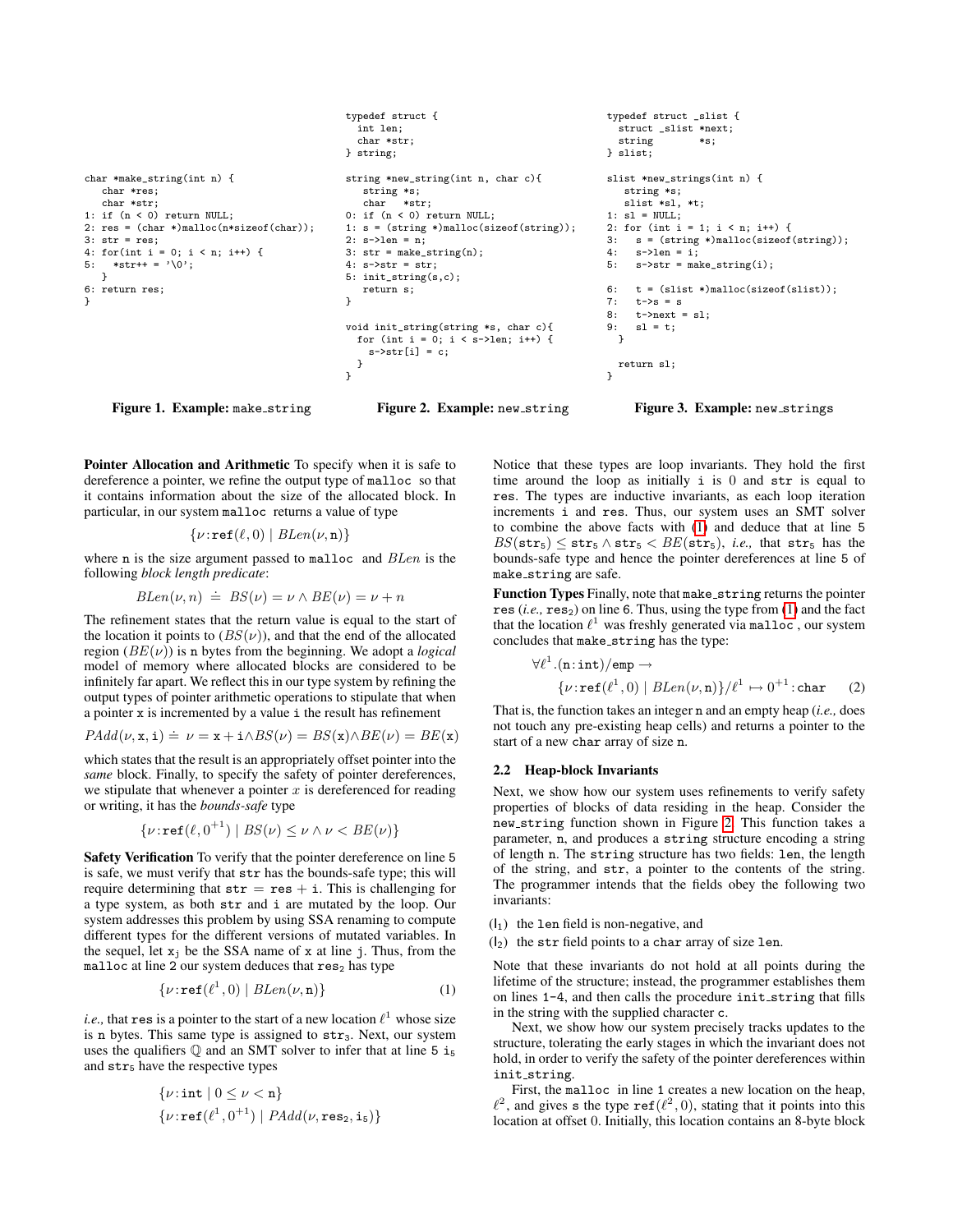(the size of the string structure), and so at line 2 the heap is

$$
\ell^2 \mapsto
$$
uninitialized 8-byte block

In line 2, we assign n to the len field of s, which creates a new binding in the heap for  $\ell^2$  at the offset corresponding to the field len, namely 0, since len is the first element of the structure. Thus, at line 3 the heap is

$$
\ell^2 \mapsto 0: \{\nu : \text{int} \mid \nu = \text{n}\}, \text{uninitialized 4-byte block}
$$

Next, in line 3, the call to make string creates a new location and assigns to str a pointer to the new location, with the type shown in [2](#page-2-3) (and [1\)](#page-2-1). Thus, at line 4 the heap contains two locations

$$
\ell^1 \mapsto 0^{+1} : \text{char}
$$
  

$$
\ell^2 \mapsto 0 : \{ \nu : \text{int } | \nu = n \}, \text{uninitialized 4-byte block}
$$

In line 4, the value of str is assigned to s->str, which creates a binding at the corresponding offset in  $\ell^2$ , namely 4, as the first field, len, was an int which is 4 bytes long. Thus, at line 5 the heap is

$$
\ell^1 \mapsto 0^{+1} : \text{char}
$$
  

$$
\ell^2 \mapsto 0 : \{ \nu : \text{int} \mid \nu = \mathbf{n} \}, 4 : \{ \nu : \text{ref}(\ell^1, 0) \mid \nu = \text{str} \}
$$

Finally, at line 5 we have the call to init\_string. At the callsite, our system uses the qualifiers in  $\mathbb{Q}$ , and the type of  $str$  to infer that the previously shown heap binding for  $\ell^2$  is subsumed by

$$
\ell^2 \mapsto 0: \{\nu : \text{int} \mid \nu = \mathbf{n}\}, 4: \{\nu : \text{ref}(\ell^1, 0) \mid \text{BLen}(\nu, \mathbf{n})\}
$$

As the value at offset 0 equals n, the above block is subsumed by

$$
\ell^2 \mapsto 0: \{\nu : \mathtt{int} \mid \nu = \mathtt{n}\}, 4: \{\nu : \mathtt{ref}(\ell^1, 0) \mid \mathit{BLen}(\nu, @0)\}
$$

where n is replaced by  $@0$ , a name that denotes the value within the same block at offset 0. Finally, our system uses the test at line 0 to deduce that n is non-negative at the callsite, so init\_string is called with the heap  $h$  defined as

$$
h \doteq \ell^2 \mapsto 0: \{\nu : \text{int} \mid 0 \leq \nu\}, 4: \{\nu : \text{ref}(\ell^1, 0) \mid \text{BLen}(\nu, @0)\},\
$$

$$
\ell^1 \mapsto 0^{+1} : \text{char}
$$

Note that, as the len field of a string structure is located at offset 0 and its str field is located at offset 4, the bindings for  $\ell^2$ capture exactly the structure invariants  $I_1$ ,  $I_2$  intended by the programmer. Moreover, even though the invariants don't hold everywhere, our system is able to use strong updates to establish them at function call boundaries. Thus, our system infers that the function init string has the type

$$
\forall \ell^1, \ell^2.({\tt s:ref}(\ell^2,0))/h \to \mathtt{void}/h
$$

and, via reasoning analogous to that for make string, our system verifies the safety of array accesses in init\_string.

#### 2.3 Data Structure Invariants

In new string, s pointed to exactly one heap location,  $\ell^1$ , throughout the execution of the function. Thus, we could soundly perform strong updates to the block describing the contents of  $\ell^1$ ; this allowed us to determine that the strings built by new string satisfied the desired invariants. Unfortunately, we cannot soundly use strong updates when dealing with *collections* of locations.

Consider the function new strings shown in Figure [3.](#page-2-4) This function takes an integer parameter, n, and creates a list of strings of lengths from 1 to n, all of which satisfy the invariants  $I_1$ ,  $I_2$ . This is accomplished by looping from 1 to n, allocating memory for a new string and assigning the pointer to this memory to s (line 3), initializing it as in new string (lines 4,5), and inserting s into a list of strings (lines 6,7,8).

Note that s points to *many* different concrete locations over the course of executing the function; this is in contrast to the previous functions, in which pointers only pointed to a *single* concrete location while the function was executed. We formalize this distinction by saying that s points to an *abstract location*  $\ell$ . That is, in our system, s has the Basic type ref( $\tilde{\ell}$ , 0), which states that it refers to the offset 0 within (one of) *many* possible locations.

Observe that it is not sound to perform strong updates to an abstract location's type. To see why, suppose that we had strongly updated  $\ell$  as we did when analyzing new string. Then we would assign  $\tilde{\ell}$  a block type as follows:

$$
\tilde{\ell} \mapsto 0 \colon \{ \nu : \text{int} \mid \nu = \mathtt{i} \}, \dots
$$

There are two problems with this type. First, every string has a different length, and yet we only assign a single length for all strings. Second, at the end of the function, i has the value n, while none of the strings in the list has length n! Thus, while we need strong updates to establish the desired invariants for each string, we clearly cannot soundly perform strong updates on the types of abstract locations.

We solve this problem with the following crucial observation. Suppose that the code uses a pointer s to access a collection of locations  $\ell$ . As long as we do not modify s or use other pointers to  $\ell$ , only one *particular* concrete location from the set represented by  $\ell$  can be modified at a time. Thus, when a pointer to  $\ell$  is *first* used, we can *unfold* the abstract location into a fresh concrete location,  $\ell_j$ , which inherits  $\ell$ 's invariant. As long as  $\ell$  is only accessed by a pointer to  $\ell_j$ , we can soundly perform strong updates on  $\ell_j$ 's type. However, as soon as another pointer to  $\ell$  is used, the possibility of aliasing means we can no longer rely on  $\ell_i$ 's type to be accurate. Thus, *before* we access an abstract location via another pointer of type  $\ell$ , we *fold* the concrete location  $\ell_j$  back into the collection by verifying that  $\ell_j$  satisfies  $\ell$ 's invariants and removing it from the heap. The other pointer then gets its own unfolded copy of the location, and can strongly update it, until it gets folded back into the collection, and so on. Our system automatically places folds and unfolds in the code in a manner that ensures that: (1) every heap access occurs via a reference to a concrete location, (2) every abstract location has at most one corresponding concrete location in the heap at any point in time. In this way, our system can soundly establish invariants about unbounded data structures in spite of temporary invariant violation even in the presence of aliasing.

We now illustrate the above mechanism using the code in Figure [3.](#page-2-4) We will say that, within the body of the loop, s points to some concrete location,  $\ell_i$ , which is an instance of  $\ell$ . We will use strong updates, as in the previous examples, to verify that  $\ell_i$  has the desired invariants, *i.e.,* that

$$
\ell_j \mapsto 0: \{\nu : \text{int} \mid 0 \leq \nu\}, 4: \{\nu : \text{ref}(\ell_2, 0) \mid BLen(\nu, \textcircled{00})\}.
$$

Finally, at the end of the loop — *i.e.,* before we access another pointer into  $\ell$  in the next iteration — we *fold* the concrete location  $\ell_i$  into the collection by ensuring that it satisfies  $\ell$ 's invariants, *i.e.*, by stipulating that at the end of of the loop, the block  $\ell_j$  is a subtype of the block  $\ell$ . In this manner, our system performs strong updates *locally* and infers using  $Q$  that at the end of the new strings, the heap is of the form

$$
\tilde{\ell} \mapsto 0 : \text{ref}(\tilde{\ell}, 0), 4 : \text{ref}(\tilde{\ell}^1, 0)
$$
  

$$
\tilde{\ell}^1 \mapsto 0 : \{ \nu : \text{int} \mid 0 \le \nu \}, 4 : \{ \nu : \text{ref}(\tilde{\ell}^2, 0) \mid \text{BLen}(\nu, @0) \}
$$
  

$$
\tilde{\ell}^2 \mapsto 0^{+1} : \text{char}
$$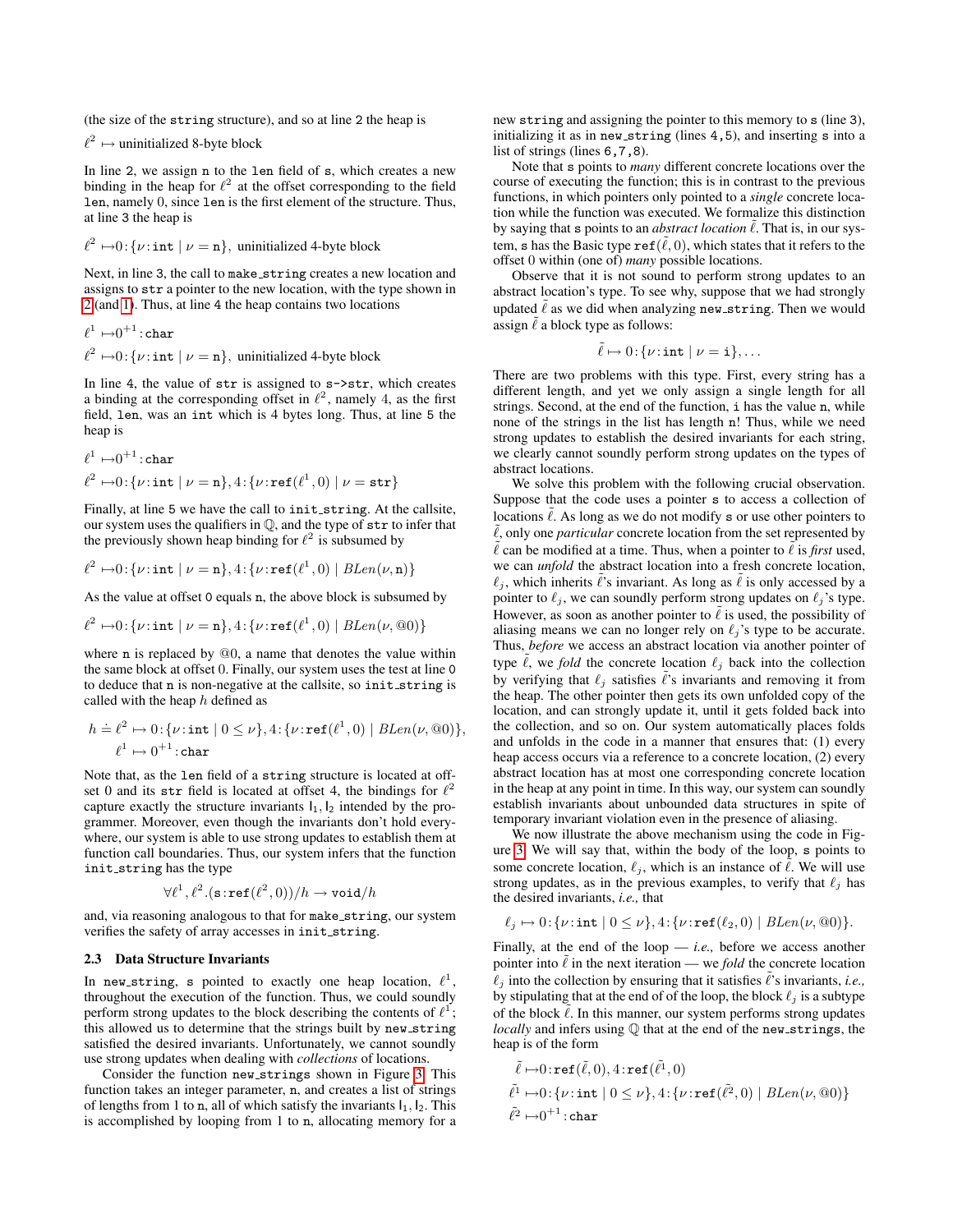

<span id="page-4-1"></span>Figure 4. NanoC syntax

Thus, our system infers that the function returns a list  $(\tilde{\ell})$  of pointers to string structures  $(\ell^1)$  each of which satisfy invariants  $I_1$  and  $I_2$ .

Plan This concludes a high-level overview of LTLL. Next we formalize our core language (Section [3\)](#page-4-0) and static type system and state the type soundness theorem (Section [4\)](#page-5-0). Next, we describe our experimental evaluation via a set of challenging case studies (Section [5\)](#page-10-0), We then survey the diverse lines of research to which LTLL is related (Section [6\)](#page-11-0) before concluding (Section [7\)](#page-12-11).

## <span id="page-4-0"></span>3. Language

In this section, we present the syntax and types of NanoC, a simple C-like language with integers and pointers.

#### 3.1 Syntax

The syntax of NanoC is shown in Figure [4.](#page-4-1) We give an overview of the language's features below.

Pure Expressions We distinguish the *pure* expressions of NanoC, which do not access the heap, from its potentially *impure* expressions. The pure expressions of NanoC, denoted by  $a$ , include integer constants, variables, integer and pointer arithmetic, integer and pointer comparisons, and assertions, which allow the static checking of arbitrary predicates. NanoC uses the C convention that nonzero values represent truth and all other values represent falsehood. Thus, the generic arithmetic operator, denoted by  $+$ , includes comparisons and boolean operations. Uninterpreted applications and block offsets do not appear in programs; they are used solely in the refinements discussed in Section [3.2.](#page-5-1) Similarly, reference constants pointing to run-time heap locations  $r$  do not appear in source programs, but are the result of evaluating reference-typed expressions. Note that pure expressions are guaranteed to evaluate to a value.



<span id="page-4-2"></span>Figure 5. NanoC types

Expressions The impure expressions of NanoC, denoted by e, include the pure expressions, as well as if-then-else expressions, let bindings, reads from and writes to memory, memory allocation, location folding and unfolding, and function calls. Note that all bindings are to immutable variables — all mutation is factored into the heap. Next, we examine location unfolding and function calls in more detail.

Location Fold and Unfold Our goal is to verify invariants which hold on in-memory data structures. These invariants are represented as types attached to *abstract* heap locations, each of which may represent several *concrete* (actual, run-time) heap locations. Verifying properties of the data at these abstract locations in the presence of temporary invariant violation would seem to require performing strong updates on the types of abstract locations. Unfortunately, this would be unsound, since a single abstract location can represent several concrete locations.

However, at run-time a reference will only point to a single concrete location at a time. Thus, operations on abstract locations through a single reference will only affect a single concrete location. Intuitively, if we can get access to this concrete location, we can soundly perform strong updates on it.

Our intuition follows a version control metaphor. Before using a pointer, we can "check out a copy" of its abstract location, giving a concrete location for the pointer which has the same type as the abstract location — a "working copy". As long as the abstract location is accessed only through this pointer to the working copy, it will be sound to perform strong updates on the type of the new concrete location. Finally, if it becomes necessary to use another pointer to the same abstract location, we "check in" the concrete location by checking that it satisfies the same invariant as the corresponding abstract location. The concrete location is then discarded so that no further modification can be made to the working copy.

The "check out" operation is implemented via the letu  $x =$ [unfold  $\ell$ ] a in e construct, where a is a reference to abstract location  $\ell$ . The expression creates a new concrete location corre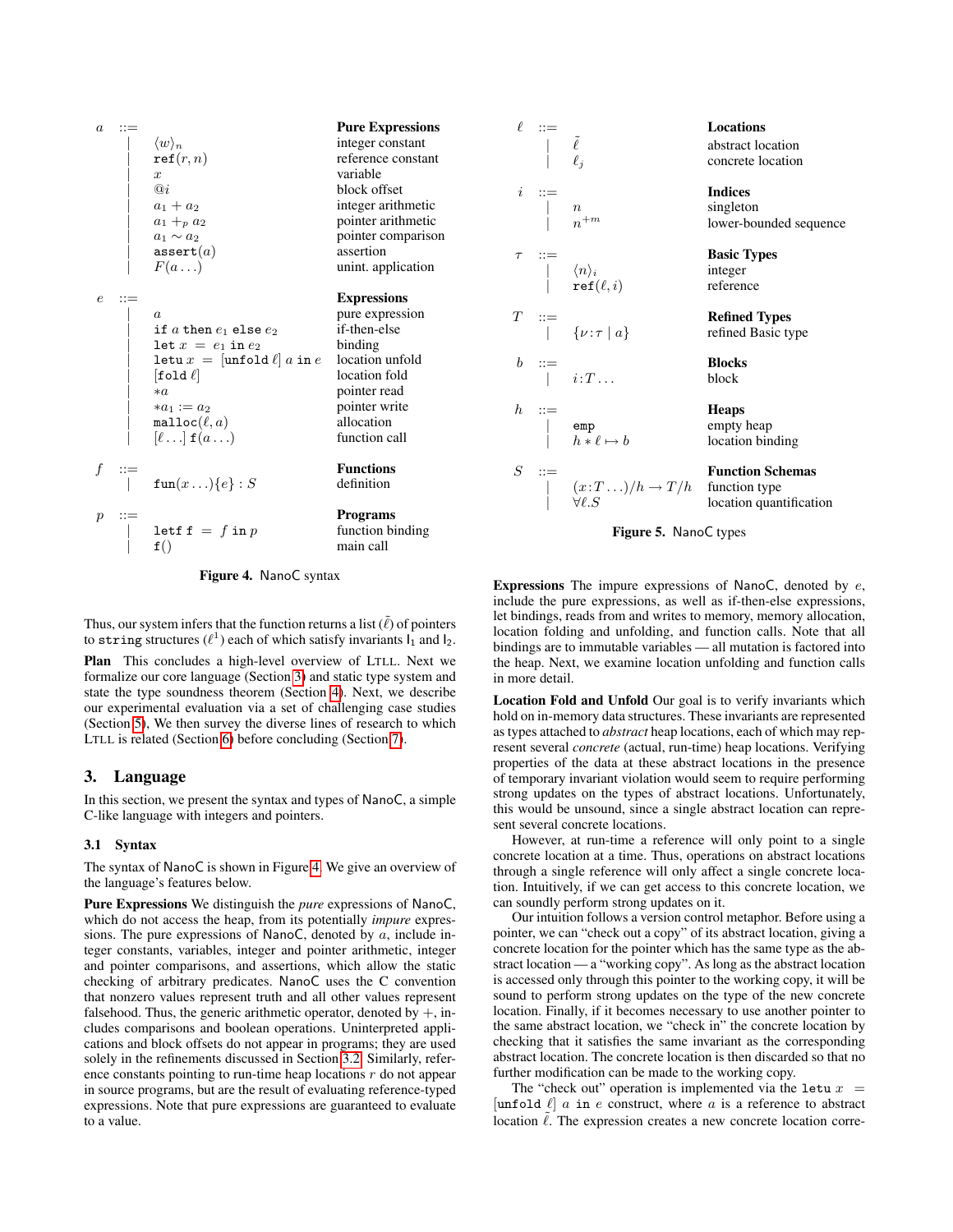sponding to  $\ell$ ; a reference to this new location is bound to x in e. The "check in" operation is implemented via the  $\lceil \text{fold } \ell \rceil$  expression, which verifies that the concrete location corresponding to  $\tilde{\ell}$ satisfies the same invariant as  $\tilde{\ell}$ . These procedures and the distinction between abstract and concrete locations are discussed in more detail in the context of their static typing rules in Section [4.1.](#page-5-2)

Function Calls Since functions take reference parameters, they can operate on arbitrary memory locations. Thus, we allow function types to be quantified over the locations they operate on and augment the function call expression with syntax for instantiating the quantified locations: the expression  $[\ell \dots] f(x \dots)$  calls function  $f$  with parameters  $x \dots$ , instantiating the location variables in the type schema of f with locations  $\ell$ ...

**Programs** A NanoC program, denoted by  $p$ , is a sequence of function definitions followed by a call to one of the previously-defined functions. The program is evaluated by evaluating the function call.

#### <span id="page-5-1"></span>3.2 Types

The types of NanoC are shown in Figure [5.](#page-4-2) NanoC has a system of refined base types,  $T$ , dependent heaps,  $h$ , and dependent function schemas, S.

Locations and References The NanoC locations,  $\ell$ , denote areas of the heap. We use  $\tilde{\ell}$  to denote an *abstract location*; abstract locations cannot be read from or written to. We use  $\ell_i$  to denote a *concrete location*; only concrete locations can be read from or written to. Every concrete location  $\ell_j$  (resp.  $\ell_j^i$ ) corresponds to some abstract location  $\tilde{\ell}$  (resp.  $\tilde{\ell}^i$ ), and we require for soundness that there is at most one concrete location corresponding to a particular abstract location at any given program point. We call references to abstract locations *abstract references* and references to concrete locations *concrete references*.

Indices The integer and reference types of NanoC make use of *indices*, *i*, which are a shorthand notation for single integers and arithmetic sequences. The index  $n$  represents the singleton offset set  $\{n\}$ ; the index  $n^{+m}$  represents the sequence of offsets  ${n + lm}_{l=0}^{\infty}$ . We write  $i^{+}$  to refer to an index which represents a sequence.

Basic Types The base types,  $\tau$ , of NanoC include integer and reference types. We use  $\langle n \rangle_i$  to denote the type of *n*-byte integers x such that  $x \in i$ . We use  $\text{ref}(\ell, i)$  to denote the type of references to location  $\ell$  at an offset  $x \in i$  within that location.

**Refined Types** A refined type, T, has the form  $\{v : \tau \mid a\}$ , where  $\tau$  is a Basic type and  $\alpha$  is a pure expression called a *refinement predicate*. Note that we can directly embed refinement predicates as quantifier free formulas in the (decidable) theory of equality, linear arithmetic and uninterpreted functions (EUFA). Intuitively, the type  $\{v : \tau \mid a\}$  denotes values v of Basic type  $\tau$  such that  $a|v/\nu|$  evaluates to true. We use the following type abbreviations: int abbreviates  $\langle W \rangle_{-\infty+1}$ , where W is the length in bytes of a word, char abbreviates  $\langle 1 \rangle_{-\infty+1}$ , and void abbreviates  $\langle 0 \rangle_0$ . When it is unambiguous from the context, we use  $\tau$  to abbreviate the type  $\{v : \tau \mid true\}$ . Similarly, when the Basic type  $\tau$  is clear from the context, we use  $\{a\}$  to abbreviate  $\{\nu : \tau \mid a\}.$ 

Blocks A block, b, represents the contents of a heap location. The types of the block's contents at various offsets are given by bindings  $i:T$  which state that the values at the offset(s) i have the type T. Within a block, no two index bindings may overlap.

**Heaps** A heap type,  $h$ , represents the contents of the run-time heap, giving a block type to each location in the heap. The contents of heap location  $\ell$  are given by a binding to a block b, written  $\ell \mapsto b$ . We can form the concatenation of two heaps  $h_1$  and  $h_2$ as  $h_1 * h_2$ ; the resulting heap contains all bindings present in either  $h_1$  or  $h_2$ . Our heaps enjoy the following properties: (1) no location may be bound twice in a heap, (2) every abstract location in the heap has at most one corresponding concrete location in the heap, and (3) every concrete location in the heap has exactly one corresponding abstract location in the heap. We say that a run-time heap *satisfies* a heap type if every value in the heap has the type specified by the corresponding heap type binding.

Function Schemas We combine refined base types and heap types to form dependent function types and schemas S. A dependent function type consists of an input and output portion. The input portion of a dependent function is a pair  $(x_i : T_i ...)/h$  of a dependent tuple giving the parameter types and the input heap, *i.e.,* the heap contents required to call the function. The output portion of a dependent function is a pair  $T/h$ , called a *world*, containing the return type of the function and the output heap, *i.e.,* the heap contents after the function returns. The types in the output world of a dependent function type may refer to variables bound in the input tuple.

Since functions can take reference parameters, they may operate on arbitrary heap locations. Thus, we allow function schemas to be formed by quantifying a function type over the heap locations it contains.

# <span id="page-5-0"></span>4. Type System

In this section, we present the typing rules of NanoC, outline a proof of their soundness, and give an overview of how our system enables inference.

## <span id="page-5-2"></span>4.1 Typing Rules

We begin with a description of NanoC's type environments, rules for type well-formedness, and subtyping. We then discuss several of the most interesting typing rules.

Environments Our typing rules make use of two types of environments: *local environments* and *global environments*. A local environment, Γ, is a sequence of *type bindings* x:T and *guard predicates* e. The former are standard; guard predicates capture the results of conditional guards under which an expression is evaluated. A global environment,  $\Phi$ , is a sequence of bindings  $f : S$  mapping functions to their type schemas.

We assume that suitable renaming has been performed so that no name is bound twice in an environment. An environment is well-formed if each bound type is well-formed in the prefix of the environment that precedes the binding.

|  | $\Gamma$ ::= $\epsilon   x : T; \Gamma   a; \Gamma$ | (Local Environment)  |
|--|-----------------------------------------------------|----------------------|
|  | $\Phi$ ::= $\epsilon   \mathbf{f}: S; \Phi$         | (Global Environment) |

Well-Formedness Judgments The judgments of Figure [6](#page-6-0) ensure that types, heaps, and worlds are *well-formed* in local environments  $\Gamma$  and heaps h. Intuitively, a type is well-formed in a local environment  $\Gamma$  if its refinement predicate a is a Boolean formula in  $\Gamma$ , written  $\Gamma \vdash e$ . Additionally, we require that reference types point to heap locations present in  $h$  and integer types have non-negative size.

A block is well-formed if no two index bindings overlap and each type is well-formed with respect to the local environment and preceding indices. We distinguish between *concrete blocks*, bound to concrete heap locations, which must have (pure) refinements over immutable variables bound in the environment, and *abstract blocks*, bound to abstract heap locations, which have refinements which may additionally use offset names (e.g.,  $@0$ ) to refer to values at other offsets within the block. We disallow offset names in the refinements for concrete blocks for two reasons. First, they are unnecessary, as we can use names bound in the environment to precisely describe a particular location. Second, they are problematic,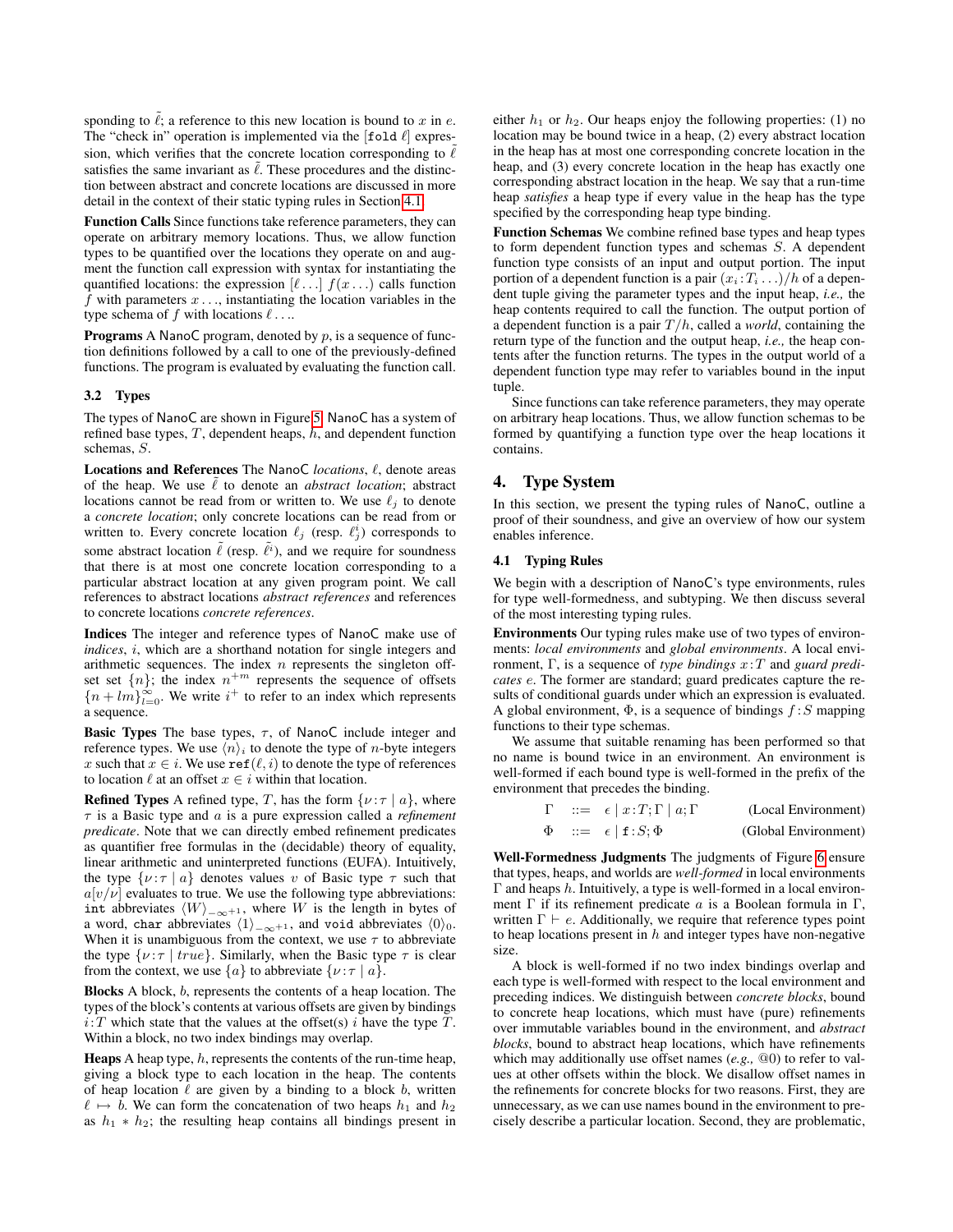as the values at the offsets can be changed by strong updates, thus invalidating the refinements. To ensure that no elements overlap, the block well-formedness rules make use of an auxiliary function,  $Ind(i, T)$ , which produces the set of offsets occupied by a value of type T located at offsets  $x \in i$ . For example,  $Ind(0, \langle 4 \rangle_0)$  produces the set  $\{0, 1, 2, 3\}$ , *i.e.*, the set of offsets occupied by a 4-byte integer located at offset 0.

A heap is well-formed if each block is well-formed, no location is bound twice, each abstract location has at most one corresponding concrete location, and each concrete location has a corresponding abstract location. Note that we check blocks bound to abstract locations using abstract block well-formedness and blocks bound to concrete locations using concrete block well-formedness.

A schema is well-formed if all parameters are well-formed with respect to the previous parameters and the input heap, the input heap is well-formed with respect to the parameters, and the output world is also well-formed with respect to the parameters.

Subtyping Judgments The subtyping judgments of NanoC are shown in Figure [8.](#page-7-0) The rules use set-theoretic inclusion checks between arithmetic sequences represented by indices and logical implication checks over the refinement predicates. To ensure decidability, we embed the implication checks into a decidable logic of Equality, Linear Arithmetic and Uninterpreted Functions (EUFA). We write  $\|a\|$  for the embedding of a pure expression a into EUFA. We lift the embedding to environments as follows:

$$
\llbracket x \colon \{ \nu \colon \tau \mid a \} ; \Gamma \rrbracket \doteq \llbracket a[x/\nu] \rrbracket \land \llbracket \Gamma \rrbracket
$$

$$
\llbracket a ; \Gamma \rrbracket \doteq \llbracket a \rrbracket \land \llbracket \Gamma \rrbracket
$$

$$
\llbracket \epsilon \rrbracket \doteq true
$$

Most of the rules in Figure [8](#page-7-0) are straightforward. Rule [<:- NULLPTR] is used to coerce the integer value 0 into an arbitrary pointer type, allowing the use of null pointers. Rule [<:- ABSTRACT] allows a concrete pointer to be treated as abstract.

Covariant Heap Subtyping Our use of the covariant heap subtyping rule [<:-HEAP] may seem unsound at first blush. Typical type systems are flow-insensitive. In such systems, a reference has a *single* type over the entire scope in which it is defined, and hence, using covariant subsumption to unsafely "upcast" reference types can cause unsoundness. In our setting, covariant subtyping is sound as we treat the heap in a flow-sensitive manner. We assign different types to the current heap *before* evaluating an expression and the resulting heap *after* the expression has been evaluated. This allows a heap location to be updated to reflect a change in the type of the stored value, avoiding the aforementioned unsoundness.

Pure Typing Judgments The typing judgments for pure expressions are shown in Figure [7.](#page-7-1) The rules are quite standard [\[25,](#page-12-8) [14,](#page-12-9) [29,](#page-12-6) [4\]](#page-12-10). Note that the refinement predicates for these expressions precisely track the value of the expression. The only non-trivial rule is [T-PTR-ARITH] which handles pointer arithmetic. The refinement for the result uses the refinement  $PAdd(\nu, a_1, a_2)$  (Sec-tion [2\)](#page-1-0) which states that the value obtained by adding an offset  $a_2$ to a base pointer  $a_1$  yields an appropriately offset pointer into the same block. Recall that  $BS(\nu)$  (resp.  $BE(\nu)$ ) denotes the address where the block referred to by  $\nu$  begins (resp. ends).

The rules [T-ARITH], [T-PTR-ARITH], and [T-PTR-COMP] use the index operators + and  $\sim$ , which are binary operations on indices which approximate arithmetic operations and the comparison operator, respectively.

Typing Judgments The typing judgments for expressions and programs are shown in Figures [9](#page-9-0) and [10.](#page-9-1) The program typing rules are straightforward. The expression typing judgment  $\Gamma, h \vdash e : T/h'$ states that, in local environment  $\Gamma$ , if the heap initially satisfies h, then evaluating  $e$  produces a value of type  $T$  and a heap satisfying **Type Well-Formedness**  $\Gamma, h \vdash T$ 

$$
\frac{0 \le n \qquad \Gamma; \nu : \langle n \rangle_i \vdash a}{\Gamma, h \vdash \{\nu : \langle n \rangle_i \mid a\}} \text{ [WF-INT]}
$$

$$
\frac{\ell \in \text{Dom}(h) \qquad \Gamma; \nu : \text{ref}(\ell, i) \vdash a}{\Gamma, h \vdash \{\nu : \text{ref}(\ell, i) \mid a\}} \text{ [WF-REF]}
$$

Abstract Block Well-Formedness  $\Gamma, h \vdash_A b$ 

$$
\Gamma, h \vdash T \qquad Ind(n, T) \cap \text{Dom}(b) = \emptyset
$$
\n
$$
x \text{ fresh} \qquad \Gamma; x: T, h \vdash_A b[x/\textcircled{2}n]
$$
\n
$$
\Gamma, h \vdash_A n: T, b
$$
\n[WF-FileLD]

$$
\frac{\Gamma, h \vdash T}{\Gamma, h \vdash_A n^{+m} : T, b} \text{[WF-ARRary]}
$$

Concrete Block Well-Formedness  $|\Gamma, h \vdash_C b$ 

$$
\Gamma, h \vdash T
$$
  

$$
T) \cap \text{Dom}(b) = \emptyset \qquad \Gamma, h \vdash_C b
$$
  

$$
\Gamma, h \vdash_G i : T, b
$$
 [WF-ConcBlock]

**Heap Well-Formedness**  $\Gamma \vdash h$ 

 $Ind(i, z)$ 

$$
\overline{\Gamma \vdash \texttt{emp}} \; [\texttt{WF-EMPTY}]
$$

$$
\frac{\tilde{\ell} \in \text{Dom}(h) \qquad \ell_k \notin \text{Dom}(h)}{\Gamma \vdash h \quad \Gamma, h * \ell_j \mapsto b \vdash_C b} \text{ [WF-CONCRETE]}
$$

$$
\frac{\tilde{\ell} \notin \text{Dom}(h)}{\Gamma \vdash h * \tilde{\ell} \mapsto b} \quad \text{[WF-ABSTRACT]}
$$

World Well-Formedness  $\Gamma \vdash T/h$ 

$$
\frac{\Gamma, h \vdash T \qquad \Gamma \vdash h}{\Gamma \vdash T/h}
$$
 [WF-World]

Schema Well-Formedness  $\models S$ 

$$
\text{for each } x_i, x_1: T_1 \dots \vdash h
$$
\n
$$
\text{for each } x_i, x_1: T_1 \dots x_{i-1}: T_{i-1}, h \vdash T_i
$$
\n
$$
x_1: T_1 \dots \vdash T'/h'
$$
\n
$$
\text{[WF-SCHEMA]}
$$

#### <span id="page-6-0"></span>Figure 6. Well-Formedness

 $h'$ . The majority of the rules are straightforward; the most interesting rules are those that deal with memory access.

Both typing judgments are parametrized by a function  $\gamma$  mapping run-time heap locations  $r$  to corresponding locations  $\ell$  in the static heap typing, used in [T-REF]. This function is a technical device used in the soundness proof, and is always  $\emptyset$  when typechecking source code entered by the user, which cannot contain reference constants.

# 4.2 Type Checking Memory Operations

Next, we discuss the rules for memory allocation, heap operations, function calls, and location unfolding. The key idea that enables our system to verify and infer invariants about in-memory data structures in the presence of temporary invariant violation is our distinc-

$$
\mathbf{L} = \mathbf{L} \mathbf{L}
$$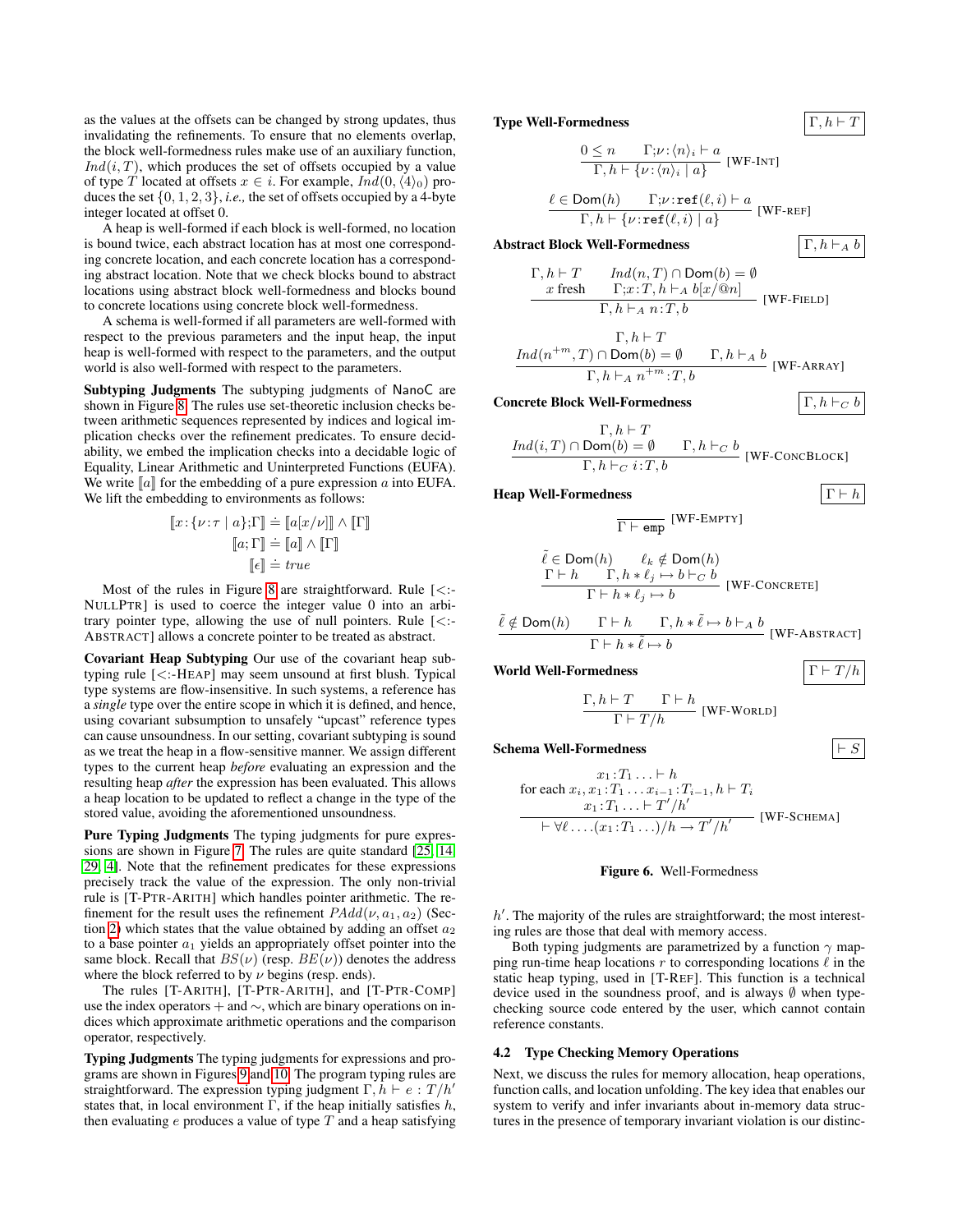| Pure Typing                                                                                                                      | $\Gamma \vdash_{\gamma} a : T_1$                                                                              | $\Gamma \vdash T_1 <: T_2$                                 | $\Gamma \vdash T_2$ |
|----------------------------------------------------------------------------------------------------------------------------------|---------------------------------------------------------------------------------------------------------------|------------------------------------------------------------|---------------------|
| $\Gamma \vdash_{\gamma} a : T_1$                                                                                                 | $\Gamma \vdash T_1 <: T_2$                                                                                    | $\Gamma \vdash T_2$                                        |                     |
| $0 \leq w$                                                                                                                       | $\Gamma \vdash_{\gamma} \langle w \rangle_n : \{ \nu : \langle w \rangle_n \mid \nu = \langle w \rangle_n \}$ | $\Gamma$ -INT]                                             |                     |
| $\frac{\gamma(r) = \ell}{\Gamma \vdash_{\gamma} \text{ref}(r, n) : \{ \nu : \text{ref}(\ell, n) \mid \nu = \text{ref}(r, n) \}}$ | $\Gamma \vdash_{\gamma} \text{ref}(r, n) : \{ \nu : \text{ref}(\ell, n) \mid \nu = \text{ref}(r, n) \}$       | $\Gamma \vdash_{\gamma} x : \{ \nu : \tau \mid \nu = x \}$ | $\Gamma$ -VAR]      |
| $\Gamma \vdash_{\gamma} a_1 : \langle n \rangle_{i_1}$                                                                           | $\Gamma \vdash_{\gamma} a_2 : \langle n \rangle_{i_2}$                                                        | $\Gamma$ -ARITH]                                           |                     |
| $\Gamma \vdash_{\gamma} a_1 + a_2 : \{ \nu : \langle n \rangle_{+(i_1, i_2)} \mid \nu = a_1 + a_2 \}$                            | $\Gamma$ -PR-ARITH]                                                                                           |                                                            |                     |
| $\Gamma \vdash_{\gamma} a_1 : \text{ref}(\ell, i_1)$                                                                             | $\Gamma \vdash_{\gamma} a_2 : \langle n \rangle_{i_2}$                                                        | $\Gamma$ -PR-ARITH                                         |                     |
| $\Gamma \vdash_{\gamma} a_1 : \text{ref}(\ell, i_1)$                                                                             | $\Gamma \vdash_{\gamma} a_2 : \text{ref}(\ell, i_2)$                                                          | $\Gamma$ -PR-COMP]                                         |                     |
| <                                                                                                                                |                                                                                                               |                                                            |                     |

<span id="page-7-1"></span>

tion between *concrete locations* and *abstract locations*. Thus, to better understand the rules for memory operations, we begin with a more thorough description of abstract and concrete locations.

Concrete Locations are names that refer to *exactly one* physical memory location. For example, a single item in a linked list has one physical location and thus can be identified with a concrete location. The block bound to a concrete location describes the current state of the contents of exactly one physical location.

Abstract Locations are names that refer to *zero or more* concrete locations. For example, all items in a linked list may share the same abstract location, although each item is at a different concrete location. The block bound to an abstract location is an invariant that applies to all elements which share that abstract location.

Since we wish to verify data structure invariants in spite of temporary invariant violation, we will allow memory to be accessed only through concrete locations. This will enable our type system to perform strong updates to the types of concrete locations, providing robustness with respect to temporary invariant violation. Because we wish to verify properties of unbounded collections, which are represented using abstract locations, we need a strategy to handle pointers to abstract locations.

Strategy for Collections We employ a two-pronged strategy for handling pointers to abstract locations, and thereby collections. First, as long as only a single pointer to an abstract location is used, we can be assured that only one corresponding concrete location is being accessed. We will use our *location unfold* operation to obtain a concrete location corresponding to a pointer's referent. As long as the abstract location is only accessed through this "unfolded" pointer, we can safely perform strong updates on the new concrete location. Second, if we must use another pointer to access the abstract location, we can no longer be assured that a single concrete location will be updated. When this happens, we will use the *location fold* operation to ensure that the contents of the concrete location created earlier meet the abstract location's invariant, disallow further use of the unfolded pointer (without another unfold), and allow the new pointer to be soundly unfolded.

$$
\frac{i_1 \subseteq i_2 \quad \text{Valid}([\![\Gamma]\!] \wedge [\![a_1]\!] \Rightarrow [\![a_2]\!])}{\Gamma \vdash \{\nu : \langle n \rangle_{i_1} \mid a_1\} < \colon \{\nu : \langle n \rangle_{i_2} \mid a_2\} } \text{[<:-INT]}
$$
\n
$$
\frac{i_1 \subseteq i_2 \quad \text{Valid}([\![\Gamma]\!] \wedge [\![a_1]\!] \Rightarrow [\![a_2]\!])}{\Gamma \vdash \{\nu : \text{ref}(\ell, i_1) \mid a_1\} < \colon \{\nu : \text{ref}(\ell, i_2) \mid a_2\} } \text{[<:-REF]}
$$
\n
$$
\frac{\Gamma \vdash \{\nu : \text{ref}(\ell_j, i) \mid a\} < \colon \{\nu : \text{ref}(\tilde{\ell}, i) \mid a\}}{\Gamma \vdash \{\nu : \langle W \rangle_0 \mid a\} < \colon \{\nu : \text{ref}(\tilde{\ell}, i) \mid a\}} \text{[<:-MULTR]}
$$
\nBlock Subtyping

\n
$$
\frac{\Gamma \vdash b_1 < \colon b_2}{\Gamma \vdash \text{emp} < \colon \text{emp}} \text{[<:-BLOCK-EMPTY]}
$$

$$
\begin{array}{rl}\n & \Gamma \vdash T_1 <: T_2 \\
\text{H]} & \underline{x \text{ fresh}} & \Gamma; \underline{x}: T_1 \vdash b_1[\underline{x}/@n] <: b_2[\underline{x}/@n] \\
 & \Gamma \vdash n: T_1, \ b_1 <: n: T_2, \ b_2\n\end{array} \text{[<:-FieLD]}
$$
\n
$$
\frac{\Gamma \vdash T_1 <: T_2 \qquad \Gamma \vdash b_1 <: b_2}{\Gamma \vdash n^{+m}: T_1, \ b_1 <: n^{+m}: T_2, \ b_2}\text{[<:-ARRAY]}
$$

**Heap Subtyping**  $|\Gamma \vdash h_1 \lt h_2|$ 

$$
\frac{\Gamma\vdash b_1<:b_2\qquad\Gamma\vdash h_1<:h_2}{\Gamma\vdash h_1\ast\ell\mapsto b_1<:h_2\ast\ell\mapsto b_2}\text{[<:-Heap]}
$$

World Subtyping  $\Gamma \vdash T_1/h_1 < T_2/h_2$ 

$$
\frac{\Gamma \vdash T_1 <: T_2 \qquad \Gamma \vdash h_1 <: h_2}{\Gamma \vdash T_1/h_1 <: T_2/h_2} \; [<: \text{WORD}]
$$

<span id="page-7-0"></span>Figure 8. Subtyping

In the following, we describe the typing rules for the key operations of location unfolding and folding and demonstrate how they allow us to soundly perform strong updates. We then describe the remaining heap-accessing operations: memory allocation, heap read and write, and function calls.

Unfolding The expression letu  $x = [\text{unfold} \ell]$  a in e, which "acquires" a concrete pointer to the location  $\tilde{\ell}$  that a points to, is typed by rule [T-UNFOLD]. The rule first typechecks  $\alpha$  in  $\Gamma$  to determine where it points. The block b bound to this location is located in the initial heap,  $h$ , to find the invariant satisfied by the abstract location. With some modification, this same block is bound to a new concrete location,  $\ell_j$ , to ensure that this concrete location initially satisfies the same invariants as the abstract location did.

The modification consists of a sequence of substitutions. The block b may contain types which reference previous elements by their indices (*i.e.,* may contain types containing names like @i). Such types only have meaning in the context of the block where the indices are bound; if the type is extracted from the block — by typing a read operation, for example — it will be meaningless, since the indices are not bound to types in the environment. To give these types meaning outside of the block, we create fresh variable names  $x_i$  for each non-sequence index  $i$  and extend the environment with appropriately-substituted bindings for these names. Each concrete location has a "selfified" refinement stating that the value at each index  $i$  is equal to the corresponding name  $x_i$ . Note that sequence indices are *not* bound to selfified types, because a sequence index binding represents multiple data values.

Subtyping  $|\Gamma \vdash T_1 \prec T_2|$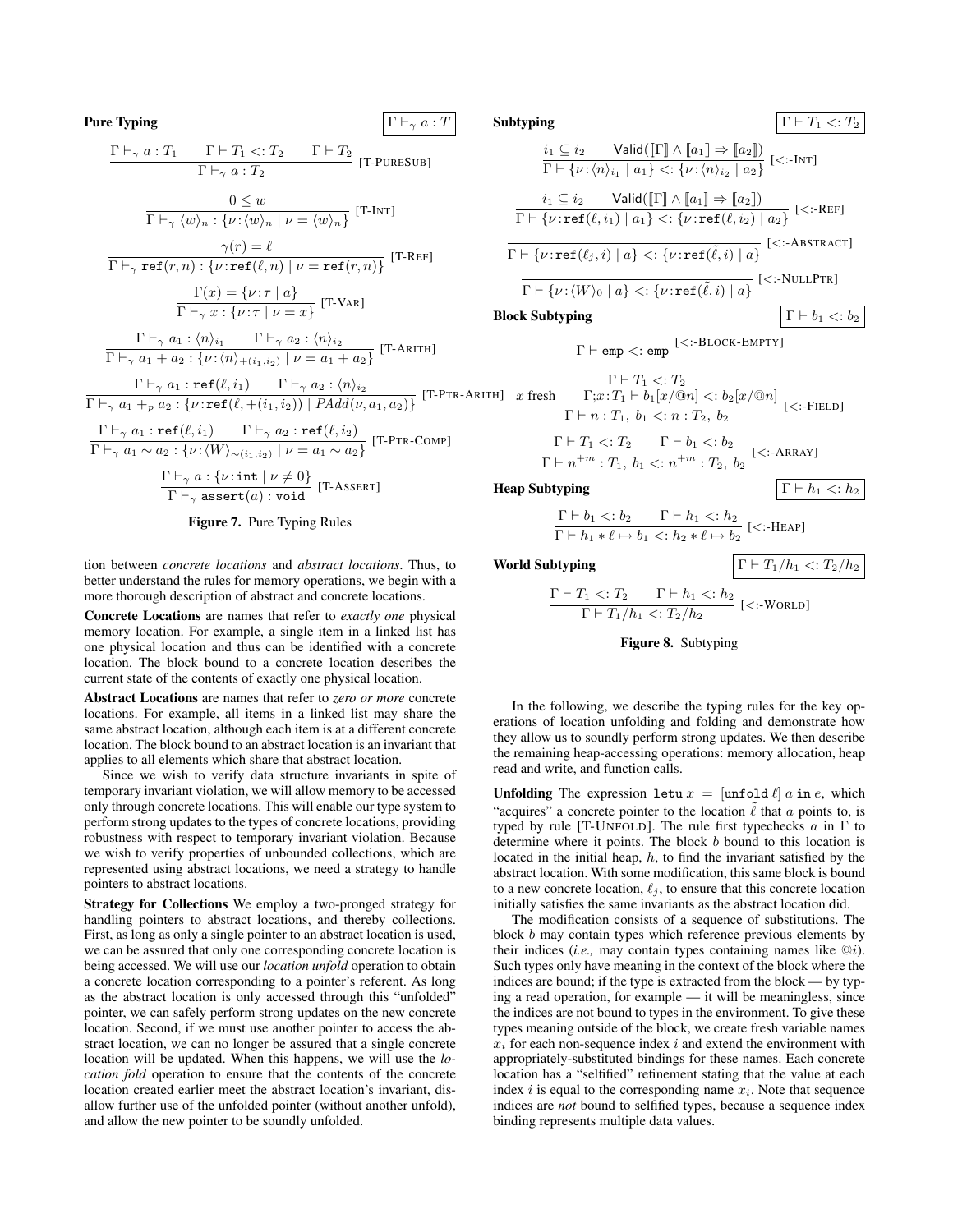Finally, a pointer to  $\ell_j$  is bound to x in the body e. Wellformedness checks ensure that no other concrete location corresponding to  $\ell$  exists and that the new bindings do not escape the scope of the body.

Note that the pointer being unfolded must be non-null. Because null pointers are treated as references to arbitrary, possibly uninhabited, abstract locations with arbitrary invariants, allowing a null pointer to be unfolded would allow the introduction of arbitrary predicates into the environment, leading to unsoundness. By allowing only non-null pointers to be unfolded, we ensure that we only unfold pointers to concrete locations which had previously been allocated, initialized, and folded. Such pointers are guaranteed to genuinely satisfy the invariants of their abstract locations and so there is no risk of unsoundness in unfolding them.

Folding The expression [fold  $\ell$ ], which "releases" the concrete location currently assigned to  $\tilde{\ell}$ , is typed by rule [T-FOLD]. The rule uses subtyping to check that the concrete location  $\ell_j$  satisfies the invariant specified by its corresponding abstract location  $\ell$  and removes concrete location  $\ell_j$  from the output heap, preventing further use of pointers to  $\ell_j$ .

**Memory Allocation** The expression malloc $(\ell, x)$  is typed by rule [T-MALLOC], which creates a new concrete location corresponding to newly-allocated memory. The new concrete location corresponds to abstract location  $\ell$ , which is mapped to block b, giving the desired invariant for the new concrete location. This invariant is not yet established for the concrete location, which represents freshly-allocated memory; thus, the concrete location is mapped to  $b^{\top}$ , which is b with all refinements set to true, and it is up to the caller to establish the invariant. The expression returns a reference to the beginning of the concrete location (index 0); the refinement on this reference states that the reference is a safe pointer to the start of a block of size  $x$ , where safe is defined as

$$
Safe(\nu) \doteq \nu \neq 0 \land BS(\nu) \leq \nu < BE(\nu)
$$

The uniqueness of concrete location bindings within the heap is ensured using heap well-formedness; *i.e.,* if there is an active concrete location corresponding to the abstract location being allocated, it must be "folded up" before malloc is invoked.

Initial Heap The input heap of the program's main function gives the type of the heap at the start of execution. Since at the beginning of execution no locations have been allocated and no invariants established, this initial heap cannot contain concrete locations. It may, however, contain abstract locations, since they need not describe the contents of any concrete locations. Rule [T-MAIN], which typechecks the call to the main function, ensures the initial heap contains only abstract locations.

Pointer Read The expression  $*x$  is typed by rule [T-READ]. This rule ensures that the pointer is valid; if so, the type of the read is given by the type bound in the heap at the reference's location, index pair. The heap is left unaltered.

**Pointer Write** The expression  $*x_1 := x_2$  is typed by rules [T-WRITE-FIELD] and [T-WRITE-ARRAY]. If the reference identifies exactly one location within a block — *i.e.*, it has a singleton index  $n$  — the rule [T-WRITE-FIELD] can be used to return a new, strongly-updated heap where the type of the referent has been updated to the type of the value being assigned. Otherwise, a strong update is unsound; the rule [T-WRITE-ARRAY] is used to ensure that the new value has the same type as the previous value. Note that we could use fold/unfold to allow strong writes to arrays, but we eschew this for simplicity. Both rules ensure that the dereferenced pointer is valid.

**Function Call** The expression  $[\ell \dots]$  **f** $(y \dots)$  is typed by rule [T-CALL], which is inspired by the modular "footprint"-based frame rule from separation logic. This rule splits the initial heap into two portions:  $h_m$ , the portion of the heap which is modified by the function, and  $h_u$ , the portion of the heap which is left unmodified by the function. To ensure soundness, we check that  $h_m$  and  $h_u$ are individually well-formed; this prevents placing a concrete location in  $h_u$  and its corresponding abstract location in  $h_m$ , allowing the function to unsoundly unfold an already-unfolded location. The rule also generates a substitution mapping formal (location) parameters to actual (location) parameters. This substitution is used to check that the actual parameters and heap are subtypes of the formal parameters and heap. The result of the call is the return type and the function's output heap, both with the actual (location) parameters substituted for the formals. The resultant output heap is joined with the unmodified portion of the input heap to obtain the caller's heap after the function returns.

#### 4.3 Type Soundness

We ensure the soundness of our type system by proving the standard progress and preservation theorems. Due to space restrictions, we can only present a high-level view of the soundness theorems; detailed proofs, as well as our standard call-by-value small-step semantics, can be found in [\[28\]](#page-12-12).

We relate run-time heaps and heap types using a heap satisfaction relation  $h \models_{\gamma} h^*$ . Intuitively, this relation says that the runtime block assigned to  $r$  in run-time heap  $h$  has the block type assigned to  $\gamma(r)$  in the heap type  $h^*$ .

Our transition relation takes an expression e, a run-time heap  $h$ , a heap type  $h_1$ , and a mapping from run-time heap locations to static heap type locations  $\gamma_1$  and returns a new tuple of the same form representing the state of the program and typing of the heap after evaluating e. The transition relation is parametrized over a global environment  $\Phi$  mapping functions to their definitions. We denote the single step transition relation by  $\hookrightarrow_{\Phi}$  and use  $\hookrightarrow_{\Phi}^*$  to denote its reflexive, transitive closure.

PROPOSITION 1. *(Preservation)*

$$
\begin{array}{ccccc} \textit{If} & (e,h,\gamma_1,h_1) & \hookrightarrow_{\Phi} & (e',h',\gamma_2,h_2),\\ & \Phi,\emptyset,h_1 & \vdash_{\gamma_1} & e:T^*/h^*,\\ & h & \vdash_{\gamma_1} & h_1\\ \textit{then} & \Phi,\emptyset,h_2 & \vdash_{\gamma_2} & e':T^*/h^*,\\ & h' & \vdash_{\gamma_2} & h_2. \end{array}
$$

PROPOSITION 2. *(Progress)*

If 
$$
\Phi, \emptyset, h_1 \vdash_{\gamma_1} e : T^*/h^*
$$
  
\n $h \models_{\gamma_1} h_1$   
\n*e is not a value*  
\nthen  $(e, h, \gamma_1, h_1) \hookrightarrow_{\Phi} (e', h', \gamma_2, h_2)$   
\nfor some  $e', h', \gamma_2$ , and  $h_2$ .

(We elide well-formedness statements in the above for clarity and brevity; the details appear in the technical report [\[28\]](#page-12-12).)

Type soundness implies the following safety properties: (1) all memory accesses occur on non-null pointers that are within the bounds of their allocated memory regions, and (2) no assertion failures occur at runtime.

#### <span id="page-8-0"></span>4.4 Type Inference

Next, we give a brief overview of type inference in NanoC. Type inference occurs in three phases: the first infers Basic types for the program; the second inserts location fold and unfold operations where necessary; and the third infers refinement types using liquid type inference.

Basic Type Inference In previous work [\[29,](#page-12-6) [20\]](#page-12-7), we based our type inference techniques on the rich type information provided by ML's type system. Because C programs are essentially untyped,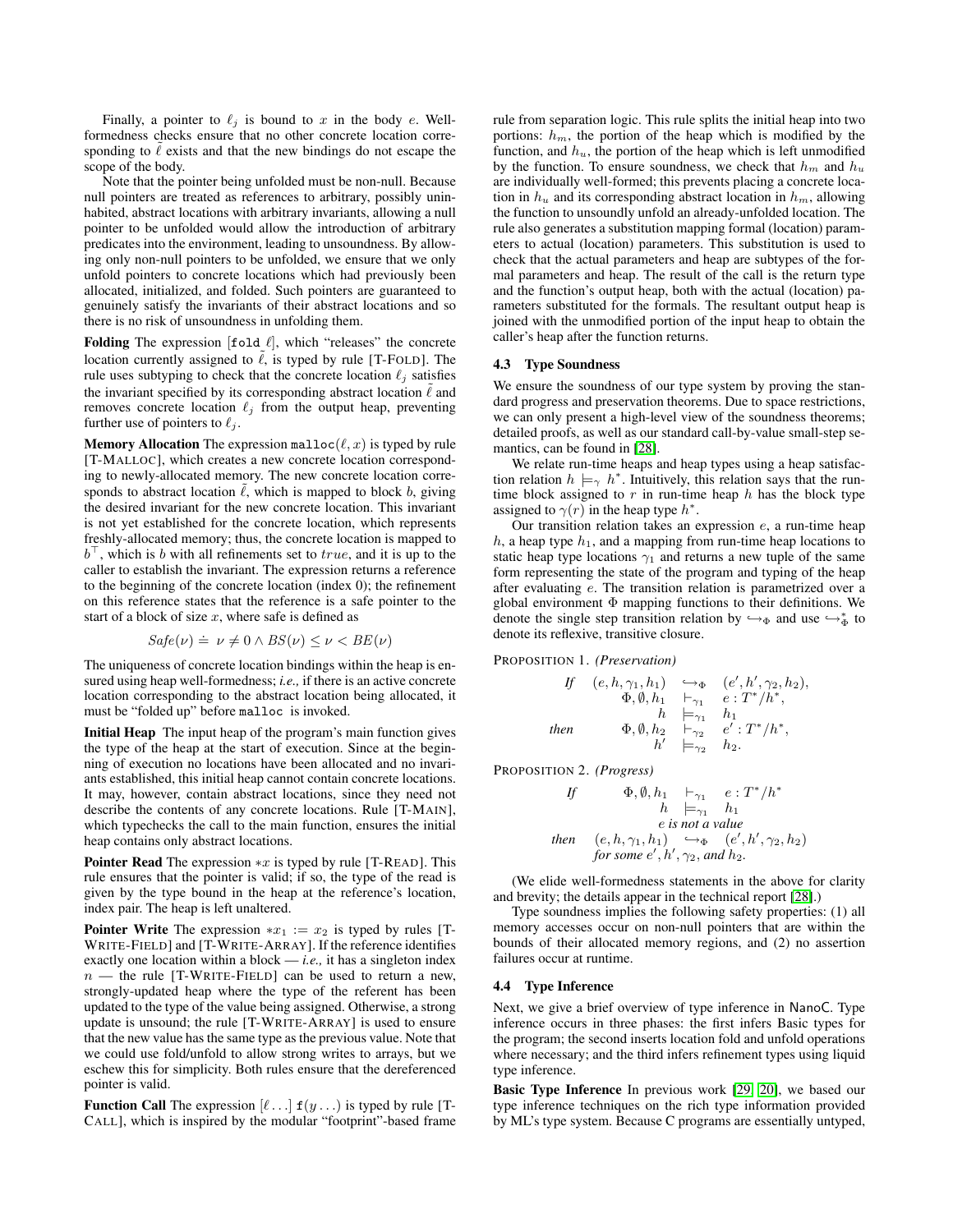**Expression Typing**  $\boxed{\Phi, \Gamma, h \vdash_{\gamma} e : T / h'}$ 

$$
\frac{\Gamma \vdash_{\gamma} a: T}{\Phi, \Gamma, h \vdash_{\gamma} a: T/h} [\text{T-PURE}] \n\frac{\Phi, \Gamma, h \vdash_{\gamma} e: T_1/h_1}{\Phi, \Gamma, h \vdash_{\gamma} e: T_2/h_2} [\text{T-SUB}] \n\frac{\Gamma \vdash T_1/h_1 <: T_2/h_2 & \Gamma \vdash T_2/h_2}{\Phi, \Gamma, h \vdash_{\gamma} e: T_2/h_2} [\text{T-SUB}] \n\Gamma \vdash_{\gamma} a: \langle n \rangle_i & \Phi, \Gamma; a \neq 0, h \vdash_{\gamma} e_1: \hat{T}/\hat{h}' \\\hline \Phi, \Gamma; a = 0, h \vdash_{\gamma} e_2: \hat{T}/\hat{h}' \\\hline \Phi, \Gamma, h \vdash_{\gamma} \text{ if a then } e_1 \text{ else } e_2: \hat{T}/\hat{h}' \\\hline \Phi, \Gamma, h \vdash_{\gamma} e_1: T_1/h_1 \\\hline \Phi, \Gamma; x: T_1, h_1 \vdash_{\gamma} e_2: \hat{T}_2/\hat{h}_2 & \Gamma \vdash_{\gamma} \hat{T}_2/\hat{h}_2 \\\hline \Gamma \vdash_{\gamma} a: \{\nu : \text{ref}(\ell_j, i) \mid Safe(\nu)\} \\\hline h = h_1 * \ell_j \vdash \cdots, i: T, \cdots \\\hline \Phi, \Gamma, h \vdash_{\gamma} * a: T/h \\\Gamma \vdash_{\gamma} a_2: \tau \\\hline h = h_1 * \ell_j \mapsto \ldots, n: \{\nu : \tau \mid a\}, \ldots \\\h' = h_1 * \ell_j \mapsto \ldots, n: \{\nu : \tau \mid a\}, \ldots \\\h' = h_1 * \ell_j \mapsto \ldots, n: \{\nu : \tau \mid a\}, \ldots \\\hline \Phi, \Gamma, h \vdash_{\gamma} * a_1: \exists a_2: \text{void}/h' \\\hline \Gamma \vdash_{\gamma} a_2: \hat{T} \\\hline h = h_1 * \ell_j \mapsto \ldots, n \vdash \ldots \hat{T}, \ldots \\\hline \Phi, \Gamma, h \vdash_{\gamma} * a_1: \exists a_2: \text{void}/h \\\hline \Gamma \vdash_{\gamma} a: \{\nu : \text{ref
$$

$$
\Gamma \vdash h * \ell_j \mapsto b^{\top} \qquad \Gamma \vdash_{\gamma} a : \{\nu : \text{int} \mid \nu > 0\}
$$
\n
$$
T = \{\nu : \text{ref}(\ell_j, 0) \mid \text{Safe}(\nu) \land \text{BLen}(\nu, n)\}
$$
\n
$$
\Phi, \Gamma, h \vdash_{\gamma} \text{malloc}(\ell, a) : T/h * \ell_j \mapsto b^{\top} \qquad [\text{T-MALLOC}]
$$
\n
$$
\Gamma \vdash h_m \qquad \Gamma \vdash h_u
$$
\n
$$
\Phi(\mathbf{f}) = \cdot, \forall \ell_t \dots x_j : T_j \dots / h_t \to T'/h'_t
$$
\n
$$
\theta = [a_j \dots / x_j \dots][\ell \dots / \ell_t \dots] \qquad \Gamma \vdash h_u * \theta h'_t
$$
\nfor each  $j, \Gamma \vdash_{\gamma} a_j : \theta T_j \qquad \Gamma \vdash h_m \leq : \theta h_t$ \n
$$
\overline{\Phi, \Gamma, h_u * h_m \vdash_{\gamma} [\ell \dots] \mathbf{f}(a_j \dots) : \theta T'/h_u * \theta h'_t} \qquad [\text{T-CALL}]
$$

<span id="page-9-0"></span>

we first use a type inference pass to assign rich Basic types to local variables and expressions and to discover the types of the heap's contents.

**Program Typing**  $\Phi \vdash p : T/h$ 

 $\hat{S} \qquad \hat{S} = \forall \ell \ldots x_j : \hat{T}_j \ldots / \hat{h} \rightarrow \hat{T}' / \hat{h}'$  $\Phi;{\bf f}:\hat{S},x_j\!:\!\hat{T}_j\ldots,\hat{h}\vdash_{\emptyset} e:\hat{T}'/\hat{h}'\ast h_0$  $x_j\!:\!\hat{T}_j\ldots \vdash \hat{T}'/\hat{h}'$  $x_j : \hat{T}_j \ldots \vdash h_0 \qquad \Phi; \mathbf{f} : \hat{S} \vdash p : T / h$  $\frac{1}{\Phi + \text{left f}} = \text{fun}(x_j ...)\{e\} : \hat{S} \text{ in } p : T/h$  [T-FUN]  $\frac{h_0 \text{ abstract}}{\Phi \vdash \mathbf{f}() : T/h}$  [T-MAIN]

<span id="page-9-1"></span>Figure 10. Program Typing

We first use the declared C types of all functions in the program to generate corresponding Basic type schemas. This process is largely automatic and rarely requires annotations to be added. The generated function schemas are then used to infer Basic types for local variables, expressions, and heap contents as follows: First, local variables and expressions are assigned types where the as-yetunknown indices and locations are represented by variables. A system of subtyping and heap location inclusion constraints over these types is generated from the source program in a syntax-directed manner. Next, these constraints are simplified to a set of location equality (aliasing), index inclusion, and heap location inclusion constraints over the unknowns. Finally, the simplified constraints are solved using a fixed point algorithm to obtain solutions for the heap contents and the unknown index and location variables, giving the types of the local variables, expressions, and heap contents in the body of the function.

Location Fold and Unfold Inference Next, our system automatically inserts location fold and unfold expressions in order to ensure that every dereference is on a concrete pointer and that only one concrete location is unfolded at a time, as required by our typing rules. To do this, our system visits each block in the CFG of each function. Our system traverses the statements in the block in order, maintaining a list of which concrete location, if any, is unfolded for each abstract location. At the beginning of the block, there are no unfolded concrete locations; the sole exception is the entry block of a function, which may take a pointer to an unfolded location. At each dereference, our system checks if the dereferenced pointer points to the currently-unfolded concrete location for its abstract location. If not, our system inserts a fold to fold up the old concrete location, if any, and inserts an unfold operation on the dereferenced pointer, creating a new active concrete location which is assigned to this pointer. At the end of the block, all locations are folded.

Liquid Type Inference Finally, we use liquid type inference to infer refinement types and thus automatically discover data structure invariants. This step is similar to previous work [\[29,](#page-12-6) [20\]](#page-12-7); we give a brief outline here. As before, we observe that our type checking rules encode an algorithm for type inference and so we perform type inference by attempting to produce a type derivation. At various points in the derivation, we encounter types (resp. heaps, schemas) which cannot be synthesized directly from the form of the expression and the current environment but must be inferred. We insist that these types (resp. heaps, schemas) be *liquid*, denoted  $\hat{T}$  (resp.  $\hat{h}$ ,  $\hat{S}$ ), *i.e.*, their refinements must be *liquid refinements* consisting of a conjunction of logical qualifiers. Whenever we encounter a type which must be inferred, we create a new *template type*, which is the Basic type inferred earlier where a fresh variable is used to represent the as-yet-unknown liquid refinement. We generate *subtyping constraints* over the template types using the subtyping premises in our type rules; the subtyping rules are used to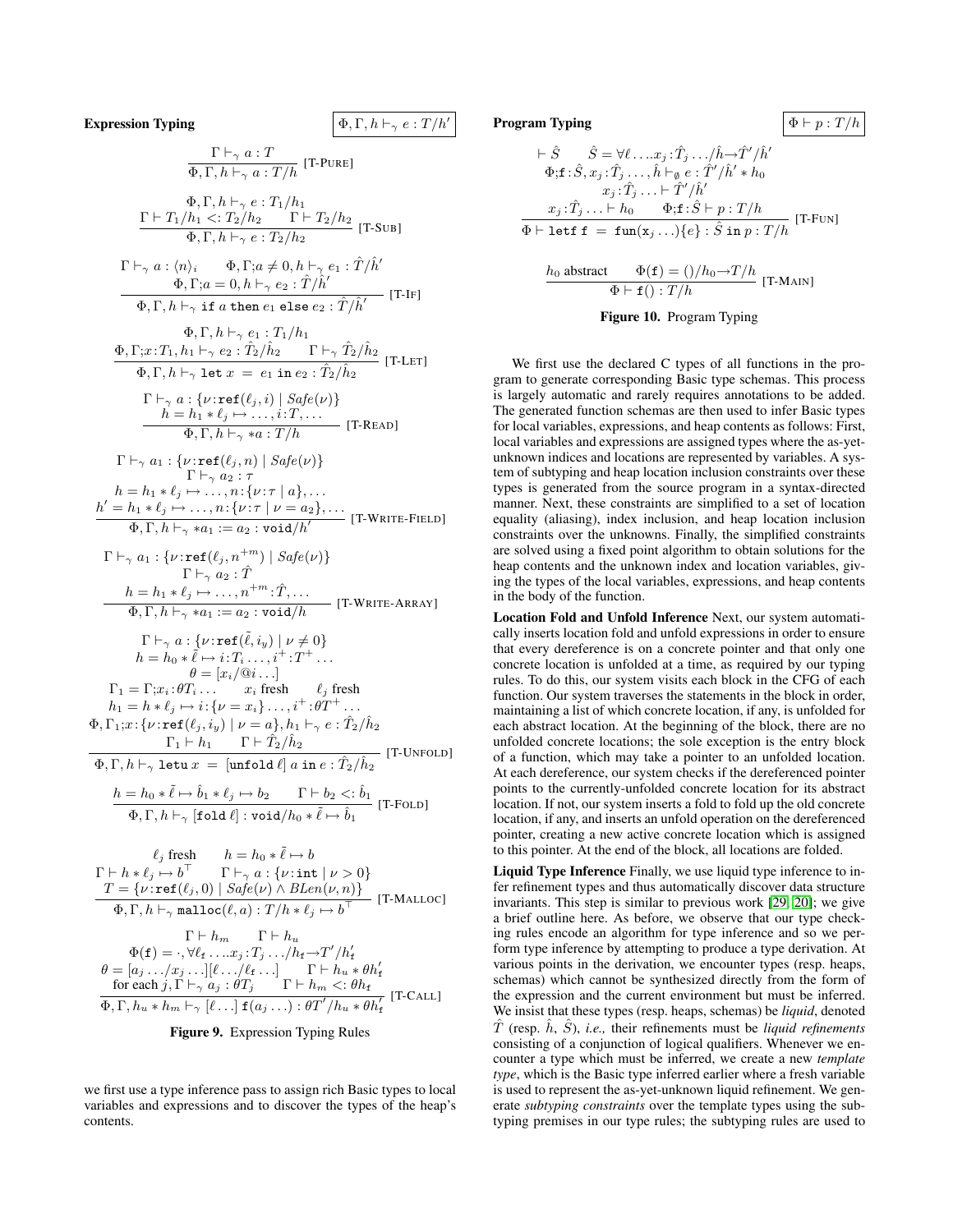reduce these constraints to simple *implication constraints* between refinement expressions and unknown refinement variables. These constraints are solved via abstract interpretation to yield a liquid refinement for each refinement variable. Replacing each variable with its solution yields a refinement typing for the program.

## <span id="page-10-0"></span>5. Evaluation

We implemented our type system in CSOLVE, a prototype static verifier for C programs. CSOLVE takes as input a C source file and a set of logical qualifiers, which CSOLVE uses to perform liquid type inference. CSOLVE outputs the inferred liquid types of functions, local variables, and heap locations and reports any refinement type errors that occur.

We applied CSOLVE to several challenging benchmarks, drawn from [\[19\]](#page-12-13), [\[21\]](#page-12-14), [\[26\]](#page-12-15), and the example of Section [2,](#page-1-0) which illustrate common low-level coding idioms. The results are shown in Figure [11.](#page-10-1) In each case, CSOLVE was able to precisely reason about complex invariants of in-heap data structures and memory access patterns to statically verify memory safety by proving the absence of null pointer dereferences and array bounds violations. (In the case of ft, we show only array bounds safety; see Section [5.1.](#page-11-1)) We explain several of the benchmarks below.

String Lists Using CSOLVE, we verified the safety of a program implementing a C idiom for linked list manipulation which is particularly common in operating system code [\[9\]](#page-12-16) and which requires precise reasoning about pointer arithmetic. Recall the example of Section [2,](#page-1-0) which contained functions for creating and initializing strings and for creating lists of strings. We add to that example the function string succ, shown below, which takes a pointer to the str field of a stringlist and returns the next string in the list. (Explicit null checks checks have been omitted for brevity) This function is used in init\_succ, which creates a list of several strings and initializes the second one using init\_string. CSOLVE precisely tracks pointer arithmetic to verify init succ, by proving that that the input to init\_string has the type from Section [2.](#page-1-0)

```
slist *string_succ(string **s) {
1:slist *parent = (slist **)s - 1;2:return parent->next->s;
}
void init succ() {
 slist *sl;
  string *succ;
 sl = new_strings(3);
  succ = string_succ(&sl1->s);
 init_string(succ, '\0');
}
```
The string succ function expects an argument s of type  $\texttt{ref}(\tilde{\ell}^1, 4)$  in a heap of the form

$$
\tilde{\ell}^{1} \mapsto 0 : \text{ref}(\tilde{\ell}^{1}, 0), 4 : \text{ref}(\tilde{\ell}^{2}, 0)
$$
\n
$$
\tilde{\ell}^{2} \mapsto 0 : \{ \nu : \text{int} \mid 0 \leq \nu \}, 4 : \{ \nu : \text{ref}(\tilde{\ell}^{3}, 0) \mid \text{BLen}(\nu, @0) \}
$$
\n
$$
\tilde{\ell}^{3} \mapsto 0^{+1} : \text{char}
$$

From Section [2,](#page-1-0) we know that the return type of new strings provides a pointer of this type, assigned to s1, in the appropriate heap. Thus, we begin in string\_succ with the assignment to parent on line 1. Since s is cast to a stringlist∗, which is 4 bytes long, and decremented, the type of the pointer assigned to parent is ref( $\tilde{(\ell^1}, 0)$ ). Continuing on line 2, the type of parent->next is the same, since the next pointer points to a structure of the same type. Finally, the type of parent->next->s is given by the type at offset 4 of  $\tilde{\ell}^1$ , since s is the second item in the stringlist structure. Thus, string\_succ returns a pointer of type  $\mathbf{ref}(\tilde{\ell}^2,0)$  a pointer to a string— in a heap of the form shown above. This

| Program    | <b>Lines</b> | <b>Oualifiers</b> | <b>Assumes</b> | Time (s) |
|------------|--------------|-------------------|----------------|----------|
| stringlist | 72           |                   |                | 2        |
| strcpy     | 77           | 3                 |                |          |
| adpcm      | 198          | 13                |                | 42       |
| pmap       | 250          | 3                 |                | 34       |
| mst        | 309          |                   |                | 16       |
| power      | 620          |                   | 2              | 111      |
| ft         | 652          | 2                 | 6              | 310      |
| ks         | 742          | 9                 |                | 721      |
| Total      | 2.920        | 39                | 15             | 1.240    |

<span id="page-10-1"></span>Figure 11. Results. Lines is the number of source lines without comments. Qualifiers is the number of logical qualifiers used. Assumes is the number of manual assumptions inserted. Time (s) is the time in seconds CSOLVE requires to verify safety.

pointer is passed to init string; as the pointer and heap meet the required invariants, CSOLVE verifies safety. Thus, CSOLVE precisely reasons about pointers and in-heap data structures and automatically verifies this example using the qualifiers  $Q$  from Section [2.](#page-1-0)

Audio Compression Using CSOLVE, we verified the memory safety of routines for ADPCM audio encoding and decoding. The encoder, outlined below, takes as input an audio stream consisting of an array of 16-bit samples and outputs a compressed stream using 4 bits to represent each sample. The encoder relies on complex loop invariants to ensure memory safety.

```
void encoder (int nsamples, short *in0, char *out0){<br>short *in = in0;
  short *in<br>char *out
  char *out = out0;<br>int bufferempty = 1:
          bufferempty = 1;char buffer;
  for (int len = nsamples; 0 < len; len--){
    Read *in++;
    if (!bufferempty) {
       //Write to buffer elided
       *out++ = buffer:
    } else {
      //Write to buffer elided
    }
    bufferempty = !bufferempty;
  }
  if (!bufferempty) *out++ = buffer;
}
```
The encoder takes three parameters: nsamples, the total number of samples in the input; in0, a pointer to the start of the input buffer, an array of 16-bit short values; and out0, a pointer to the output buffer, an array of 8-bit char values. The number of elements in the input buffer is twice the number of elements in the output buffer. The pointer in, initially set to in0, is used to read data from the input buffer; the pointer out, initially set to out0, is used to write data to the output buffer. The for loop iterates through each element of the input buffer. At each iteration, the loop reads 16 bits (a single short value) from the input buffer and advances in. Each iteration also computes a new 4-bit value for the output; however, since out is a char pointer, the encoder must write 8 bits at a time. Thus, the encoder buffers output into a local char value and only writes to out every other iteration. The flag bufferempty indicates whether to write to and advance out. The final if writes to the output in case there is a value in the buffer which has not been written, *i.e.,* if there are an odd number of samples in the input.

CSOLVE verifies the safety of dereferences of in and out, by inferring that in and out have the respective types

$$
{\nu = \text{in0} + \text{nsamples} - \text{len}}
$$
  

$$
{2 * (\nu - \text{out0}) = \text{nsamples} - \text{len} - (1 - \text{bufferempty})}
$$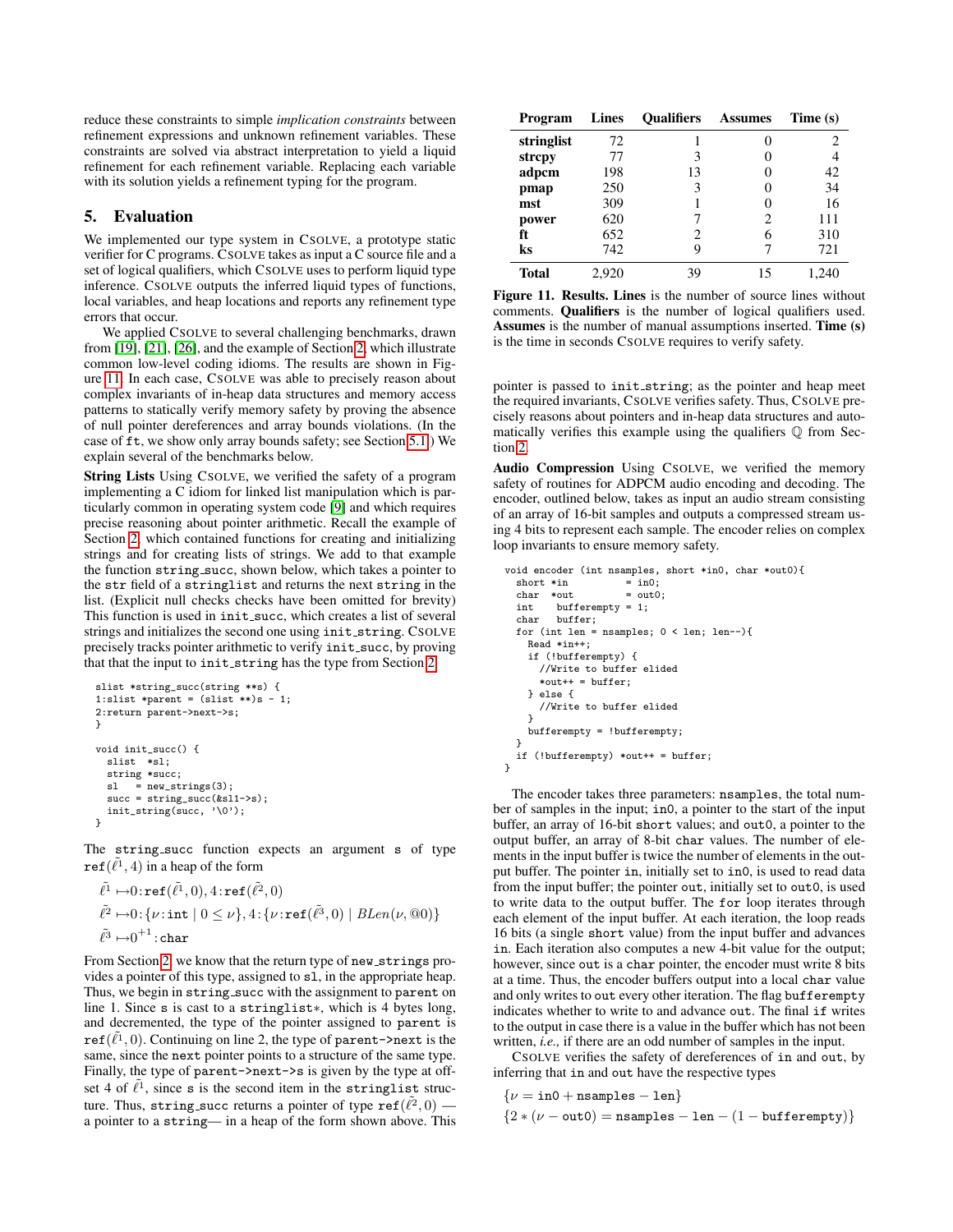which encode the crucial loop-invariants that relate the values of the respective pointers with the number of iterations and the flag. By inferring similar invariants CSOLVE verifies the decoding routine.

Virtual Memory Using CSOLVE, we verified the array safety of pmap, a 317-line program implementing a virtual memory subsystem of the JOS OS kernel [\[19\]](#page-12-13) that comprises functions for allocating and freeing virtual address spaces, allocating and freeing a physical page backing a virtual page, and mapping two virtual pages onto the same physical page.

To ensure the safety of array accesses in pmap we must precisely reason about the values contained in the *collection* of *environment* structures that represents virtual address spaces. Each environment includes a mapping from virtual pages to physical pages, env pgdir, represented as an array of fixed length. Each index of env pgdir is mapped to either the physical page allocated to the virtual page or -1 if no physical page has been allocated. Environments are joined together in doubly-linked fashion to form a list of virtual address spaces.

The physical address space is described by an array of size N, pages. Operations like allocating and freeing physical pages use entries from an env pgdir field to index into pages. Thus, to prove array safety, we must verify that the items in *every* env pgdir in *every* environment are valid indices into pages. Formally, we must verify that every pointer to an environment points to a heap location  $\tilde{\ell}$  whose description is

$$
\tilde{\ell} \mapsto 0 \colon \mathtt{ref}(\tilde{\ell}, 0); 4 \colon \mathtt{ref}(\tilde{\ell}, 0); 8^{+4} : \{\nu : \mathtt{int} \mid \nu < N\}
$$

where the pointers at offsets 0 and 4 are pointers to the next and previous environments, respectively, and the integers at indices in  $8^{+4}$  are the entries in env-pgdir. Note that we cannot prove that every entry in env pgdir is non-negative, as -1 is used to indicate an unused virtual page. However, every item in env\_pgdir is verified to be non-negative before use as an index into pages.

Using CSOLVE, we were able to verify that the above heap typing holds and thus determine that every array access in pmap is within bounds. This is challenging because the majority of array accesses are indirect, using an entry in an env pgdir field to index into an array of physical page data. This requires precise reasoning about the values of all elements contained in an in-heap data structure. Further, array offsets are frequently checked for validity in a different function from the one in which they are used to access an array, requiring flow-sensitive reasoning about values across function boundaries. Nevertheless, CSOLVE is able to verify the safety of all array accesses in pmap.

## <span id="page-11-1"></span>5.1 Limitations

In the following we discuss some limitations of our current system.

Flow-Sensitive Invariants Our system allows flow-sensitive strong updates to the type of a *single* member of an in-memory data structure. However, the type of the *whole* data structure is flowinvariant: each individual element must reestablish the data structure's type before the next member of the structure is accessed. For example, suppose that a list contains cells each of which has a data field with the value 0, and suppose that an loop iterates over the list and sets each data field to 1. Our system can only verify that at all points in time, each cell has the value 0 or 1. In particular, our system cannot determine that before (resp. after) the iteration, the data fields have the value 0 (resp. 1). We plan to extend our system with this kind of flow-sensitivity in future work.

Structural Subtyping Some C programs take advantage of *structural subtyping*: a function expects a pointer to a data structure and is called with pointers to "subtypes" of that structure which may contain additional fields that are not accessed by the function. Because the callee may modify some fields of the structure, it is not

sound to keep the refinements on the untouched fields as they were before the call, since they may depend on the modified fields. On the other hand, eliminating these refinements could lead to unnecessary losses in precision when fields are read but not written. How to manage the combination of mutability, dependent refinements, and structural subtyping is left to future work.

Inserting Folds and Unfolds The heuristic for inserting location fold and unfold operations outlined in Section [4.4](#page-8-0) is sometimes too conservative, particularly in its requirement that locations be folded before the entry and exit of a block. Consider the following code:

```
if (x->next != NULL) { assert(x->next != NULL); }
```
Because x's location will be folded between the condition and the assert, the fact that x->next is non-null will be lost. This limitation prevents us from verifying the absence of null pointer dereferences in the ft benchmark. In future work, we aim to replace this heuristic with a more robust algorithm like that of [\[2\]](#page-12-17).

## <span id="page-11-0"></span>6. Related Work

Static Dependent Types were first applied to formal verification in the context of mechanized proof assistants.In the late nineties there were projects that defined programming languages with restricted forms of dependent types. DML [\[32\]](#page-12-18) showed how decidable checking could be achieved through the use of *indexed-types* and using a decidable logic for the indices. DML is a high-level language, and moreover, requires the user to provide manual annotations describing the types of recursive procedures and inductive datatypes. ATS [\[35\]](#page-12-19) combines linear types with stateful views and explicit programmer-provided proof terms to specify and verify safety properties of an imperative language. In contrast to the above, we have previously demonstrated [\[29,](#page-12-6) [20\]](#page-12-7) that for high-level languages the abstract interpretation enabled by Liquid Types can drastically reduce the annotations and automate verification. Our work brings those benefits to the low-level, imperative setting.

Dynamic Dependent Types offer an alternative to static verification where the hardest checks are deferred to run-time. Prior work [\[25,](#page-12-8) [14\]](#page-12-9) explores dynamic and *hybrid* refinement types for higher-order functional languages. The DEPUTY system [\[10\]](#page-12-20) implements hybrid dependent types for C. The DEPUTY type system was designed to track the information required to place appropriate run-time checks (assert statements) in the program. Thus, unlike LTLL, which is designed for static verification, the DEPUTY type system is flow- and path- insensitive, and oblivious to aliasing, heap updates and data structures. Further, unlike LTLL, the DEPUTY type system only supports a form of *local* type inference; users must write dependent type annotations for procedures. Once DEPUTY has placed the assert statements in the code, a precise static verifier like CSOLVE can discharge the checks at compile time.

Location-Sensitive Types encode pointer relationships within the type system and use the tracked information to determine the points where strong updates are possible. LTLL locations are inspired by the way in which locations are used to enable strong updates in [\[30\]](#page-12-21), a system that was designed to type the machine code generated from a high-level language. Consequently, this system makes the assumption that *all* locations on the heap are concrete, which is not valid in the setting of low-level systems code. Our technique of using unfold and fold to allow temporary strong updates within an aliased collection is closely related to the notions of *restrict* [\[16,](#page-12-22) [2\]](#page-12-17), *focus* [\[12\]](#page-12-23), and *thawing and freezing* [\[1\]](#page-12-24). *Restrict* combines fold and unfold into a single lexically scoped operation, but this critically relies upon the existence of a high-level new operation that creates fully initialized locations. In contrast, LTLL requires a fold to add fresh locations returned by malloc to collections *after* they have been initialized. In this sense, the fold operation is a spe